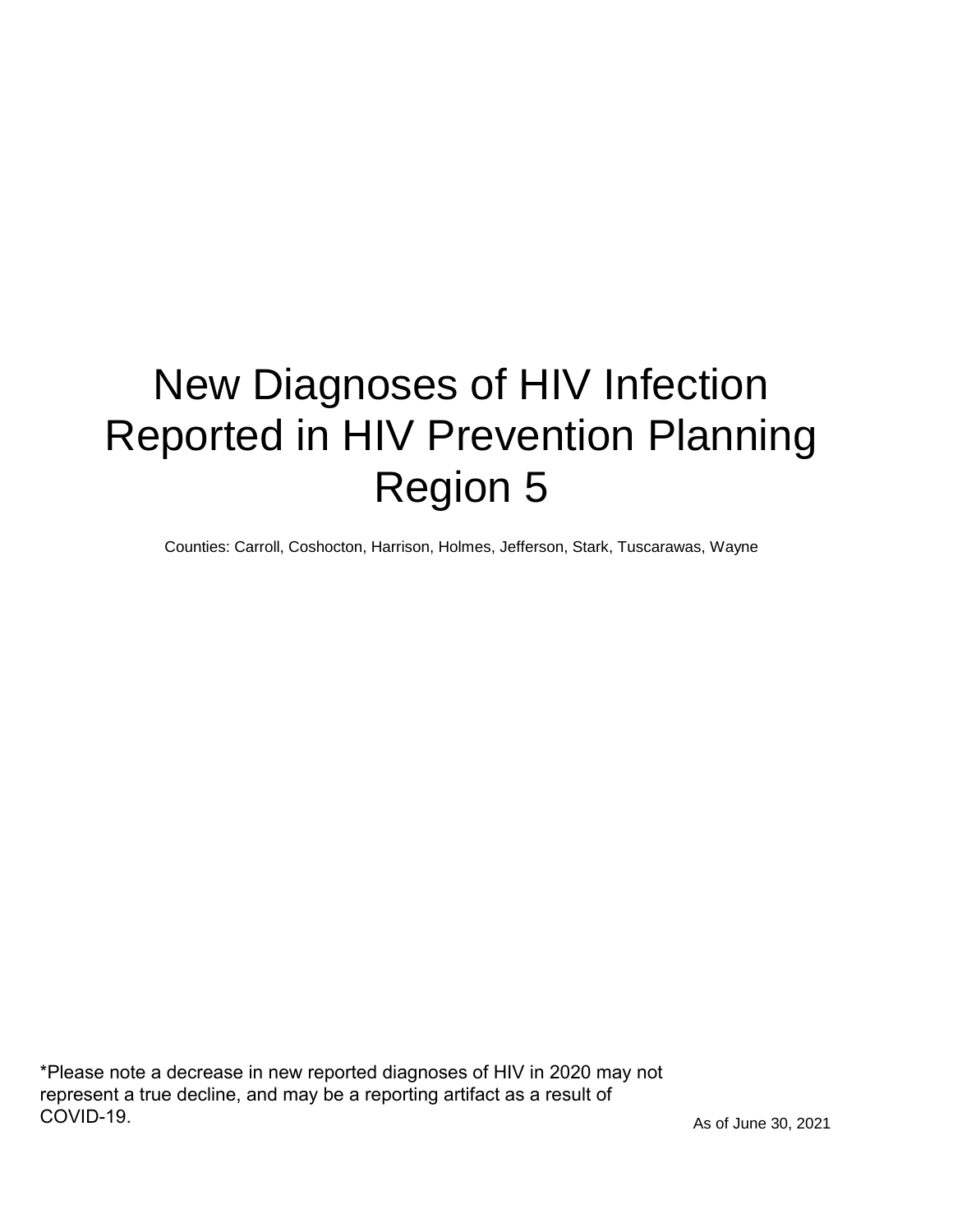## **Reported new diagnoses of HIV infection in 2020 by disease status and selected characteristics, HIV Prevention Planning Region 5**

|                                              |                   | 2020 diagnosis of HIV |       |                         |                       |                         | <b>Disease Status</b> |     |             |
|----------------------------------------------|-------------------|-----------------------|-------|-------------------------|-----------------------|-------------------------|-----------------------|-----|-------------|
|                                              |                   | infection             |       |                         | <b>HIV (not AIDS)</b> |                         | HIV & later AIDS      |     | <b>AIDS</b> |
| Characteristic                               | Rate <sup>a</sup> | No.                   | %     | No.                     | %                     | No.                     | %                     | No. | $\%$        |
| Sex at birth                                 |                   |                       |       |                         |                       |                         |                       |     |             |
| Males                                        | 8.3               | 31                    | 84%   | 24                      | 83%                   | 6                       | 86%                   | 1   | 100%        |
| Females                                      | 1.5               | 6                     | 16%   | 5                       | 17%                   | 1                       | 14%                   |     |             |
| Age at diagnosis (yr)                        |                   |                       |       |                         |                       |                         |                       |     |             |
| $<13$                                        | $\star$           | 1                     | 3%    |                         |                       |                         |                       | 1   | 100%        |
| $13 - 14$                                    |                   | $\blacksquare$        | ÷,    |                         |                       |                         |                       |     |             |
| 15-19                                        |                   | 4                     | 11%   | 4                       | 14%                   |                         |                       |     |             |
| 20-24                                        | 17.3              | 8                     | 22%   | 7                       | 24%                   | 1                       | 14%                   |     |             |
| 25-29                                        | 12.8              | 6                     | 16%   | 5                       | 17%                   | 1                       | 14%                   |     |             |
| 30-34                                        | $\star$           | 3                     | 8%    | 2                       | 7%                    | 1                       | 14%                   |     |             |
| 35-39                                        |                   | 4                     | 11%   | 4                       | 14%                   |                         |                       |     |             |
| 40-44                                        |                   | 1                     | 3%    | 1                       | 3%                    |                         |                       |     |             |
| 45-49                                        |                   | 4                     | 11%   | 2                       | 7%                    | $\overline{2}$          | 29%                   |     |             |
| 50-54                                        |                   | 2                     | $5\%$ | 1                       | 3%                    | 1                       | 14%                   |     |             |
| 55-64                                        |                   | 3                     | 8%    | $\overline{c}$          | 7%                    | 1                       | 14%                   |     |             |
| $65+$                                        |                   | 1                     | 3%    | 1                       | 3%                    |                         |                       |     |             |
| Race/Ethnicity <sup>b</sup>                  |                   |                       |       |                         |                       |                         |                       |     |             |
| American Indian/Alaska Native                | $\star$           |                       |       |                         |                       |                         |                       |     |             |
| Asian/Pacific Islander                       |                   |                       |       |                         |                       |                         |                       |     |             |
| Black/African-American                       | 38.8              | 14                    | 38%   | 14                      | 48%                   |                         |                       |     |             |
| Hispanic/Latinx                              | $\star$           | 1                     | 3%    | $\overline{a}$          |                       |                         |                       | 1   | 100%        |
| White                                        | 3.2               | 22                    | 59%   | 15                      | 52%                   | 7                       | 100%                  |     |             |
| Multi-Race                                   |                   |                       |       |                         |                       |                         |                       |     |             |
| Race/Ethnicity <sup>b</sup> and Sex at birth |                   |                       |       |                         |                       |                         |                       |     |             |
| American Indian/Alaska Native Males          | $\star$           |                       |       |                         |                       |                         |                       |     |             |
| American Indian/Alaska Native Females        |                   |                       |       |                         |                       |                         |                       |     |             |
| Asian/Pacific Islander Males                 |                   |                       |       |                         |                       |                         |                       |     |             |
| Asian/Pacific Islander Females               |                   |                       |       |                         |                       |                         |                       |     |             |
| Black/African-American Males                 | 61.5              | 11                    | 30%   | 11                      | 38%                   |                         |                       |     |             |
| Black/African-American Females               | $\star$           | 3                     | 8%    | 3                       | 10%                   |                         |                       |     |             |
| Hispanic/Latino Males                        | $^\star$          | 1                     | $3%$  |                         |                       |                         |                       | 1   | 100%        |
| Hispanic/Latina Females                      | $\star$           | $\ddot{\phantom{a}}$  |       |                         |                       |                         |                       |     |             |
| <b>White Males</b>                           | 5.6               | 19                    | 51%   | 13                      | 45%                   | 6                       | 86%                   |     |             |
| <b>White Females</b>                         | $\star$           | 3                     | $8\%$ | $\overline{\mathbf{c}}$ | $7\%$                 | 1                       | 14%                   |     |             |
| Multi-Race Males                             | $\star$           | $\overline{a}$        |       | $\blacksquare$          |                       |                         |                       |     |             |
| Multi-Race Females                           | $^\star$          | ÷,                    |       |                         |                       |                         |                       |     |             |
| <b>Total</b>                                 | 4.8               | $37\,$                |       | 29                      |                       | $\overline{\mathbf{r}}$ |                       | 1   |             |

Notes:

Reported new diagnoses of HIV infection include persons with a diagnosis of HIV (not AIDS), a diagnosis of HIV and an AIDS diagnosis within 12 months (HIV & later AIDS), and concurrent diagnoses of HIV and AIDS (AIDS) who were residents of Ohio at time of initial diagnosis.

Asterisk (\*) indicates rate not calculated for case count <5 due to unstable rates. Dash (-) indicates no cases were reported for the given category.

<sup>a</sup>The rate is the number of persons with a reported diagnosis of HIV infection per 100,000 population calculated using 2020 U.S. Census estimates.

ᵇ Hispanics/Latinx may be of any race. Persons with a race of American Indian/Alaska Native, Asian/Pacific Islander, Black/African-American, White, or Multi-race are not-Hispanic. Asian/Pacific Islander includes Native Hawaiians.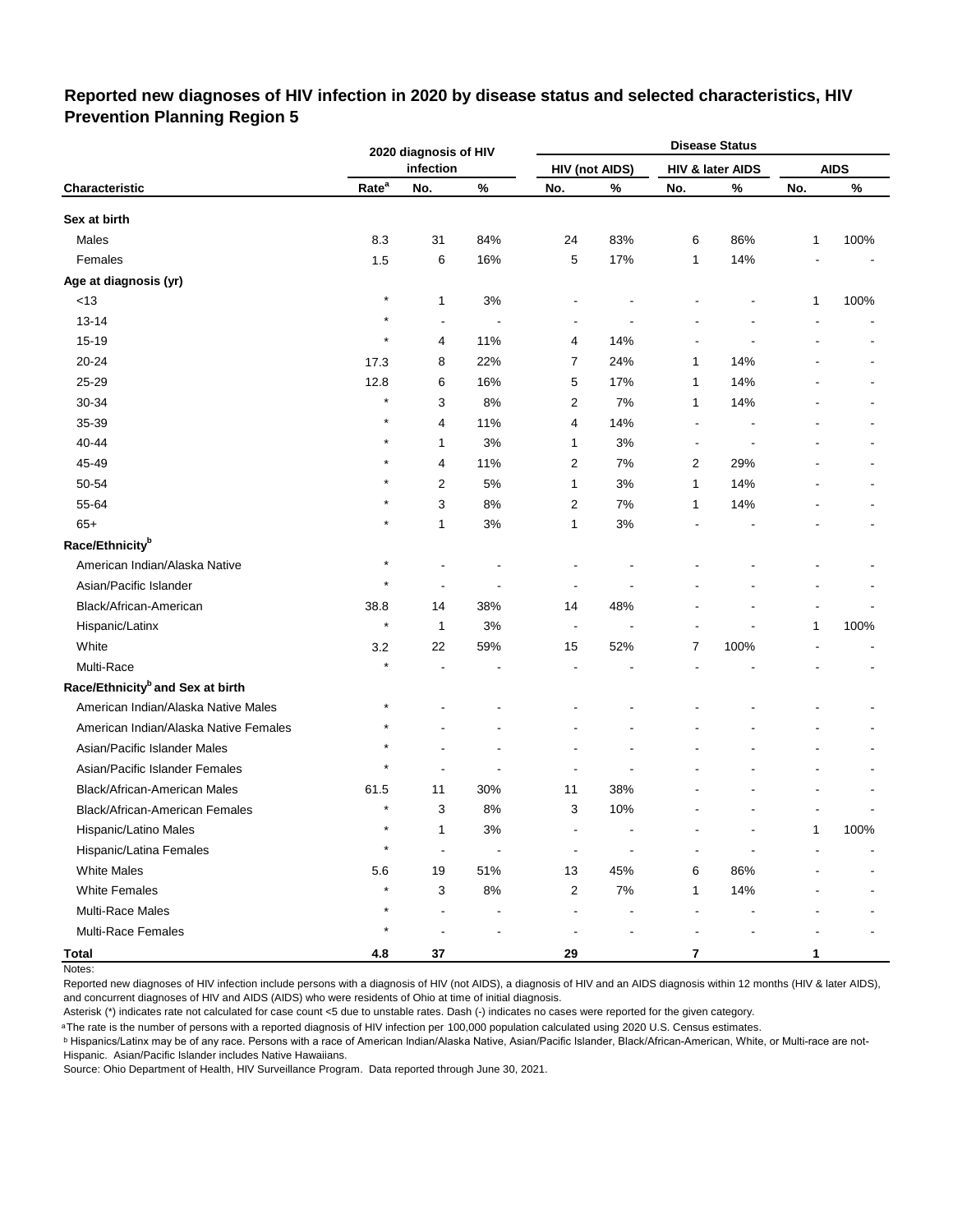## **Reported new diagnoses of HIV infection in 2020 by disease status and transmission category, HIV Prevention Planning Region 5**

|                                          |                          | 2020 diagnosis of        |                |                       | <b>Disease Status</b>    |                          |                |                |  |  |
|------------------------------------------|--------------------------|--------------------------|----------------|-----------------------|--------------------------|--------------------------|----------------|----------------|--|--|
|                                          |                          | <b>HIV</b> infection     |                | <b>HIV (not AIDS)</b> |                          | HIV & later AIDS         |                | <b>AIDS</b>    |  |  |
| <b>Transmission Category<sup>a</sup></b> | No.                      | %                        | No.            | %                     | No.                      | %                        | No.            | $\%$           |  |  |
| Male adult or adolescent                 |                          |                          |                |                       |                          |                          |                |                |  |  |
| Male-to-male sexual contact              | 22                       | 73%                      | 18             | 75%                   | 4                        | 67%                      |                |                |  |  |
| Injection drug use (IDU)                 |                          | -                        | ٠              | ٠                     |                          | $\overline{\phantom{0}}$ |                |                |  |  |
| Male-to-male sexual contact and IDU      | $\sim$                   | $\overline{\phantom{a}}$ | $\blacksquare$ | ٠                     | $\blacksquare$           | $\blacksquare$           |                |                |  |  |
| Heterosexual contact                     | $\overline{2}$           | 7%                       | $\overline{2}$ | 8%                    | $\blacksquare$           | $\blacksquare$           | $\blacksquare$ | $\blacksquare$ |  |  |
| Other/unknown                            | 6                        | 20%                      | 4              | 17%                   | 2                        | 33%                      |                | $\sim$         |  |  |
| Subtotal                                 | 30                       | 100%                     | 24             | 100%                  | 6                        | 100%                     |                |                |  |  |
| Female adult or adolescent               |                          |                          |                |                       |                          |                          |                |                |  |  |
| Injection drug use                       | $\overline{\phantom{a}}$ |                          |                |                       |                          |                          |                |                |  |  |
| Heterosexual contact                     | 6                        | 100%                     | 5              | 100%                  | 1                        | 100%                     |                |                |  |  |
| Other/unknown                            | $\overline{\phantom{a}}$ | $\overline{\phantom{a}}$ | $\sim$         | ٠                     | $\overline{\phantom{a}}$ | $\overline{\phantom{a}}$ |                |                |  |  |
| Subtotal                                 | 6                        | 100%                     | 5              | 100%                  | 1                        | 100%                     |                |                |  |  |
| Child (<13 yrs at diagnosis)             |                          |                          |                |                       |                          |                          |                |                |  |  |
| Perinatal                                | 1                        | 100%                     | ۰              |                       | -                        | $\overline{\phantom{a}}$ | 1              | 100%           |  |  |
| Other/unknown                            |                          |                          | $\blacksquare$ | ۰                     | $\blacksquare$           | $\blacksquare$           |                |                |  |  |
| Subtotal                                 | 1                        | 100%                     |                |                       | $\overline{\phantom{a}}$ | $\overline{\phantom{a}}$ | 1              | 100%           |  |  |
| Total                                    | 37                       |                          | 29             |                       | 7                        |                          |                |                |  |  |

# **Reported new diagnoses of HIV infection in 2020 by disease status and exposure category, HIV Prevention Planning Region 5**

|                                                          |     | 2020 diagnosis of    |                       |     | <b>Disease Status</b> |                             |                          |             |
|----------------------------------------------------------|-----|----------------------|-----------------------|-----|-----------------------|-----------------------------|--------------------------|-------------|
|                                                          |     | <b>HIV</b> infection | <b>HIV (not AIDS)</b> |     |                       | <b>HIV &amp; later AIDS</b> |                          | <b>AIDS</b> |
| <b>Exposure Category</b>                                 | No. | %                    | No.                   | %   | No.                   | %                           | No.                      | %           |
| Male-to-male sexual contact only                         | 21  | 57%                  | 17                    | 59% | 4                     | 57%                         |                          |             |
| Injection drug use (IDU) only                            | -   |                      |                       |     | $\blacksquare$        | -                           | $\overline{\phantom{0}}$ |             |
| Heterosexual contact only                                | 8   | 22%                  |                       | 24% |                       | 14%                         |                          |             |
| Male-to-male sexual contact & IDU                        |     | -                    |                       | -   | ۰                     | -                           |                          |             |
| <b>IDU &amp; Heterosexual contact</b>                    |     |                      |                       |     | ۰                     | ۰                           |                          |             |
| Male-to-male sexual contact & Heterosexual contact       |     | 3%                   |                       | 3%  |                       |                             |                          |             |
| Male-to-male sexual contact & IDU & Heterosexual contact | -   |                      |                       | -   |                       |                             |                          |             |
| Perinatal exposure                                       |     | 3%                   |                       |     | $\blacksquare$        |                             |                          | 100%        |
| Other/unknown                                            | 6   | 16%                  | 4                     | 14% |                       | 29%                         |                          |             |
| <b>Total</b>                                             | 37  |                      | 29                    |     |                       |                             |                          |             |

Notes:

Reported new diagnoses of HIV infection include persons with a diagnosis of HIV (not AIDS), a diagnosis of HIV and an AIDS diagnosis within 12 months (HIV & later AIDS), and concurrent diagnoses of HIV and AIDS (AIDS) who were residents of Ohio at time of initial diagnosis.

Dash (-) indicates no cases were reported for the given category.

a Transmission categories are mutually exclusive, hierarchical risk categories determined by the CDC and system-calculated using sex at birth and risk factor history to determine mode of transmission. A person with multiple risks is only represented in the highest category based on the CDC hierarchical algorithm. Thus, transgender women are included in the male-to-male sexual contact transmission category if assigned male at birth and risk factor history indicates sex with males. Please note this is for the categorization of HIV transmission categories only and not to describe sexual orientation.

**b** Exposure categories are mutually exclusive risk categories. All possible combinations of risks are represented among exposure categories. A person with multiple risks is represented in the exposure category identifying all the reported ways in which that person may have been exposed to HIV.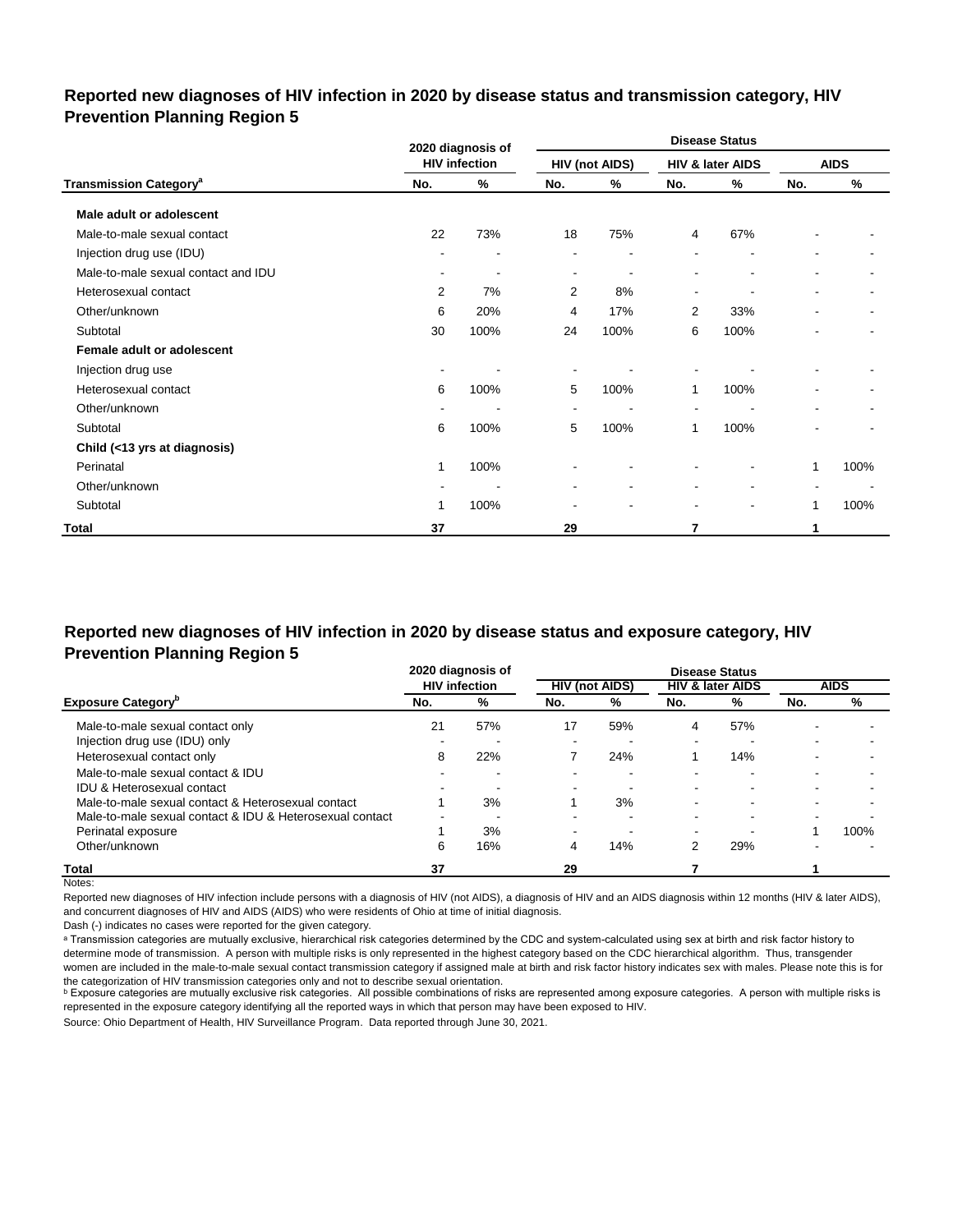|                       | American Indian/Alaska Native |                          |                          | <b>Asian/Pacific Islander</b> |                          |        | <b>Black/African-American</b> |     |     |                   | Hispanic/Latinx <sup>a</sup> |      |                   | White  |     |                   | <b>Multi-Race</b> |   |
|-----------------------|-------------------------------|--------------------------|--------------------------|-------------------------------|--------------------------|--------|-------------------------------|-----|-----|-------------------|------------------------------|------|-------------------|--------|-----|-------------------|-------------------|---|
| Age at diagnosis (yr) | Rate <sup>b</sup>             | No.                      | %                        | <b>Rate</b> <sup>b</sup>      | No.                      | %      | Rate <sup>b</sup>             | No. | %   | Rate <sup>b</sup> | No.                          | %    | Rate <sup>b</sup> | No.    | %   | Rate <sup>b</sup> | No.               | % |
| < 13                  | $\star$                       | $\overline{\phantom{0}}$ |                          |                               |                          |        |                               |     |     |                   |                              | 100% |                   |        |     |                   |                   |   |
| $13 - 14$             |                               |                          | $\sim$                   |                               |                          |        |                               |     |     |                   |                              |      |                   |        |     |                   |                   |   |
| 15-19                 |                               | $\overline{\phantom{0}}$ | $\sim$                   |                               | $\,$ $\,$                | $\sim$ |                               | 3   | 21% |                   |                              |      |                   |        | 5%  |                   |                   |   |
| $20 - 24$             |                               |                          |                          |                               |                          | $\sim$ | 188.5                         |     | 36% |                   |                              |      |                   | 3      | 14% | $\star$           |                   |   |
| 25-29                 |                               |                          |                          |                               | $\overline{\phantom{a}}$ |        |                               |     | 21% |                   |                              |      |                   | 3      | 14% | $\star$           |                   |   |
| 30-34                 |                               |                          |                          |                               |                          |        |                               | ົ   | 14% |                   |                              |      |                   |        | 5%  |                   |                   |   |
| 35-39                 |                               |                          | $\sim$                   |                               |                          |        |                               |     | -   |                   |                              |      |                   |        | 18% | $\star$           |                   |   |
| 40-44                 |                               |                          |                          |                               |                          |        |                               |     |     |                   |                              |      |                   |        | 5%  | $\star$           |                   |   |
| 45-49                 |                               |                          |                          |                               | $\overline{\phantom{a}}$ |        |                               |     | -   |                   |                              |      |                   |        | 18% |                   |                   |   |
| 50-54                 |                               |                          |                          |                               |                          |        |                               |     |     |                   |                              |      |                   |        | 9%  |                   |                   |   |
| 55-64                 |                               |                          |                          |                               |                          |        |                               |     | 7%  |                   |                              |      |                   | $\sim$ | 9%  |                   |                   |   |
| $65+$                 |                               |                          | $\overline{\phantom{a}}$ |                               | $\overline{\phantom{0}}$ |        |                               |     | -   |                   |                              |      |                   |        | 5%  | $\star$           |                   |   |
| Total                 |                               |                          |                          |                               |                          |        | 38.8                          | 14  |     |                   |                              |      | 3.2               | 22     |     |                   |                   |   |

Reported new diagnoses of HIV infection include persons with a diagnosis of HIV (not AIDS), a diagnosis of HIV and an AIDS diagnosis within 12 months (HIV & later AIDS), and concurrent diagnoses of HIV and AIDS (AIDS) who of initial diagnosis.

|                                           |                                            |   |                                  |                          |                                   |                          | 2020 diagnosis of HIV infection  |                          |       |      |                          |        |
|-------------------------------------------|--------------------------------------------|---|----------------------------------|--------------------------|-----------------------------------|--------------------------|----------------------------------|--------------------------|-------|------|--------------------------|--------|
|                                           | American<br>Indian/Alaska<br><b>Native</b> |   | <b>Asian/Pacific</b><br>Islander |                          | <b>Black/African-</b><br>American |                          | Hispanic/<br>Latinx <sup>a</sup> |                          | White |      | <b>Multi-Race</b>        |        |
| <b>Transmission Category</b> <sup>c</sup> | No.                                        | % | No.                              | %                        | No.                               | %                        | No.                              | %                        | No.   | %    | No.                      | %      |
| Male adult or adolescent                  |                                            |   |                                  |                          |                                   |                          |                                  |                          |       |      |                          |        |
| Male-to-male sexual contact               | $\sim$                                     |   | $\sim$                           | $\overline{\phantom{a}}$ | 5                                 | 45%                      | $\blacksquare$                   | $\blacksquare$           | 17    | 89%  |                          |        |
| Injection drug use (IDU)                  | $\blacksquare$                             |   | $\sim$                           | $\overline{\phantom{a}}$ | $\sim$                            | $\overline{\phantom{a}}$ | $\sim$                           | $\overline{\phantom{a}}$ |       |      |                          |        |
| Male-to-male sexual contact and IDU       | $\overline{\phantom{a}}$                   |   | $\sim$                           | $\overline{\phantom{a}}$ | $\sim$                            | - 1                      | $\,$                             | $\,$ $\,$                |       |      | $\,$                     |        |
| Heterosexual contact                      | $\blacksquare$                             |   | $\sim$                           | $\overline{\phantom{a}}$ | 2                                 | 18%                      | $\overline{\phantom{a}}$         | $\overline{\phantom{a}}$ |       |      | $\blacksquare$           |        |
| Other/unknown                             | $\overline{\phantom{0}}$                   |   | $\sim$                           | $\overline{\phantom{a}}$ |                                   | 36%                      | $\overline{a}$                   | $\overline{\phantom{a}}$ | 2     | 11%  | $\blacksquare$           | $\sim$ |
| Subtotal                                  |                                            |   |                                  |                          | 11                                | 100%                     | $\overline{a}$                   | $\overline{\phantom{0}}$ | 19    | 100% |                          |        |
| Female adult or adolescent                |                                            |   |                                  |                          |                                   |                          |                                  |                          |       |      |                          |        |
| Injection drug use                        | $\sim$                                     |   | $\sim$                           | $\overline{\phantom{a}}$ |                                   |                          | $\blacksquare$                   | $\overline{\phantom{a}}$ |       |      | $\overline{\phantom{0}}$ |        |
| Heterosexual contact                      |                                            |   | $\sim$                           | $\overline{\phantom{a}}$ | 3                                 | 100%                     |                                  | $\overline{\phantom{0}}$ | 3     | 100% |                          |        |
| Other/unknown                             |                                            |   | $\sim$                           | $\overline{\phantom{0}}$ |                                   |                          |                                  | $\overline{\phantom{0}}$ |       |      |                          |        |
| Subtotal                                  | $\sim$                                     |   | $\sim$                           | $\overline{\phantom{a}}$ | 3                                 | 100%                     | $\blacksquare$                   | $\,$ $\,$                | 3     | 100% | $\,$                     |        |
| Child (<13 yrs at diagnosis)              |                                            |   |                                  |                          |                                   |                          |                                  |                          |       |      |                          |        |
| Perinatal                                 |                                            |   |                                  |                          |                                   |                          |                                  | 100%                     |       |      |                          |        |
| Other/unknown                             | $\blacksquare$                             |   | $\sim$                           | $\overline{\phantom{a}}$ | $\,$                              | $\overline{\phantom{a}}$ |                                  |                          |       |      | $\,$                     |        |
| Subtotal                                  |                                            |   | $\sim$                           |                          | $\blacksquare$                    |                          |                                  | 100%                     |       |      |                          |        |
| <b>Total</b>                              |                                            |   | $\overline{\phantom{a}}$         |                          | 14                                |                          |                                  |                          | 22    |      | ٠                        |        |

© Transmission categories are mutually exclusive, hierarchical risk categories determined by the CDC and system-calculated using sex at birth and risk factor history to determine mode of transmission. A person with multip highest category based on the CDC hierarchical algorithm. Thus, transgender women are included in the male-to-male sexual contact transmission category if assigned male at birth and risk factor history indicates sex with m categorization of HIV transmission categories only and not to describe sexual orientation.

#### **Reported new diagnoses of HIV infection in 2020 by race/ethnicity and age at diagnosis, HIV Prevention Planning Region 5**

d Exposure categories are mutually exclusive risk categories. All possible combinations of risks are represented among exposure categories. A person with multiple risks is represented in the exposure category identifying a person may have been exposed to HIV.

Source: Ohio Department of Health, HIV Surveillance Program. Data reported through June 30, 2021.

#### **2020 diagnosis of HIV infection**

## **Reported new diagnoses of HIV infection in 2020 by race/ethnicity and transmission category, HIV Prevention Planning Region 5**

|                                                          |                                            |     |                                  |                          |                                   |     | 2020 diagnosis of HIV infection  |                          |                          |                          |                   |        |
|----------------------------------------------------------|--------------------------------------------|-----|----------------------------------|--------------------------|-----------------------------------|-----|----------------------------------|--------------------------|--------------------------|--------------------------|-------------------|--------|
|                                                          | American<br>Indian/Alaska<br><b>Native</b> |     | <b>Asian/Pacific</b><br>Islander |                          | <b>Black/African-</b><br>American |     | Hispanic/<br>Latinx <sup>a</sup> |                          | White                    |                          | <b>Multi-Race</b> |        |
| <b>Exposure Category<sup>d</sup></b>                     | No.                                        | %   | No.                              | %                        | No.                               | %   | No.                              |                          | No.                      |                          | No.               | %      |
| Male-to-male sexual contact only                         |                                            |     | $\sim$                           |                          | 5                                 | 36% | $\overline{\phantom{0}}$         | $\overline{\phantom{0}}$ | 16                       | 73%                      |                   |        |
| Injection drug use (IDU) only                            |                                            |     | $\sim$                           | $\overline{\phantom{a}}$ | -                                 |     | $\overline{\phantom{0}}$         | $\overline{\phantom{a}}$ |                          |                          |                   |        |
| Heterosexual contact only                                | $\overline{\phantom{a}}$                   | . . | <b>Contract</b>                  | $\sim$                   | 5                                 | 36% | $\overline{\phantom{0}}$         | $\sim$                   | 3                        | 14%                      |                   |        |
| Male-to-male sexual contact & IDU                        |                                            |     | $\sim$                           |                          |                                   |     |                                  |                          |                          |                          |                   |        |
| IDU & Heterosexual contact                               | $\overline{\phantom{0}}$                   |     | $\sim$                           | $\overline{\phantom{a}}$ | $\sim$                            | -   | $\overline{\phantom{0}}$         | $\overline{a}$           |                          |                          |                   | $\sim$ |
| Male-to-male sexual contact & Heterosexual contact       |                                            |     |                                  |                          |                                   | -   |                                  | $\overline{\phantom{a}}$ |                          | 5%                       |                   |        |
| Male-to-male sexual contact & IDU & Heterosexual contact |                                            |     |                                  | . .                      |                                   | -   |                                  |                          |                          |                          |                   |        |
| Perinatal exposure                                       | $\overline{\phantom{a}}$                   |     | $\sim$                           | $\overline{\phantom{a}}$ | $\sim$                            | -   |                                  | 100%                     | $\overline{\phantom{0}}$ | $\overline{\phantom{a}}$ |                   |        |
| Other/unknown                                            | $\overline{\phantom{0}}$                   |     | $\sim$                           |                          | 4                                 | 29% |                                  | $\overline{\phantom{a}}$ | າ                        | 9%                       |                   |        |
| Total                                                    |                                            |     |                                  |                          | 14                                |     |                                  |                          | 22                       |                          |                   |        |
| Notes:                                                   |                                            |     |                                  |                          |                                   |     |                                  |                          |                          |                          |                   |        |

## **Reported new diagnoses of HIV infection in 2020 by race/ethnicity and exposure category, HIV Prevention Planning Region 5**

Asterisk (\*) indicates rate not calculated because census data unavailable or for case count <5 due to unstable rates. Dash (-) indicates no cases were reported for the given category.

a Hispanics/Latinx may be of any race. Persons with a race of American Indian/Alaska Native, Asian/Pacific Islander, Black/African-American, White, or Multi-race are not-Hispanic. Asian/Pacific Islander includes Native Haw

ᵇ The rate is the number of persons with a reported diagnosis of HIV infection per 100,000 population calculated using 2020 U.S. Census estimates.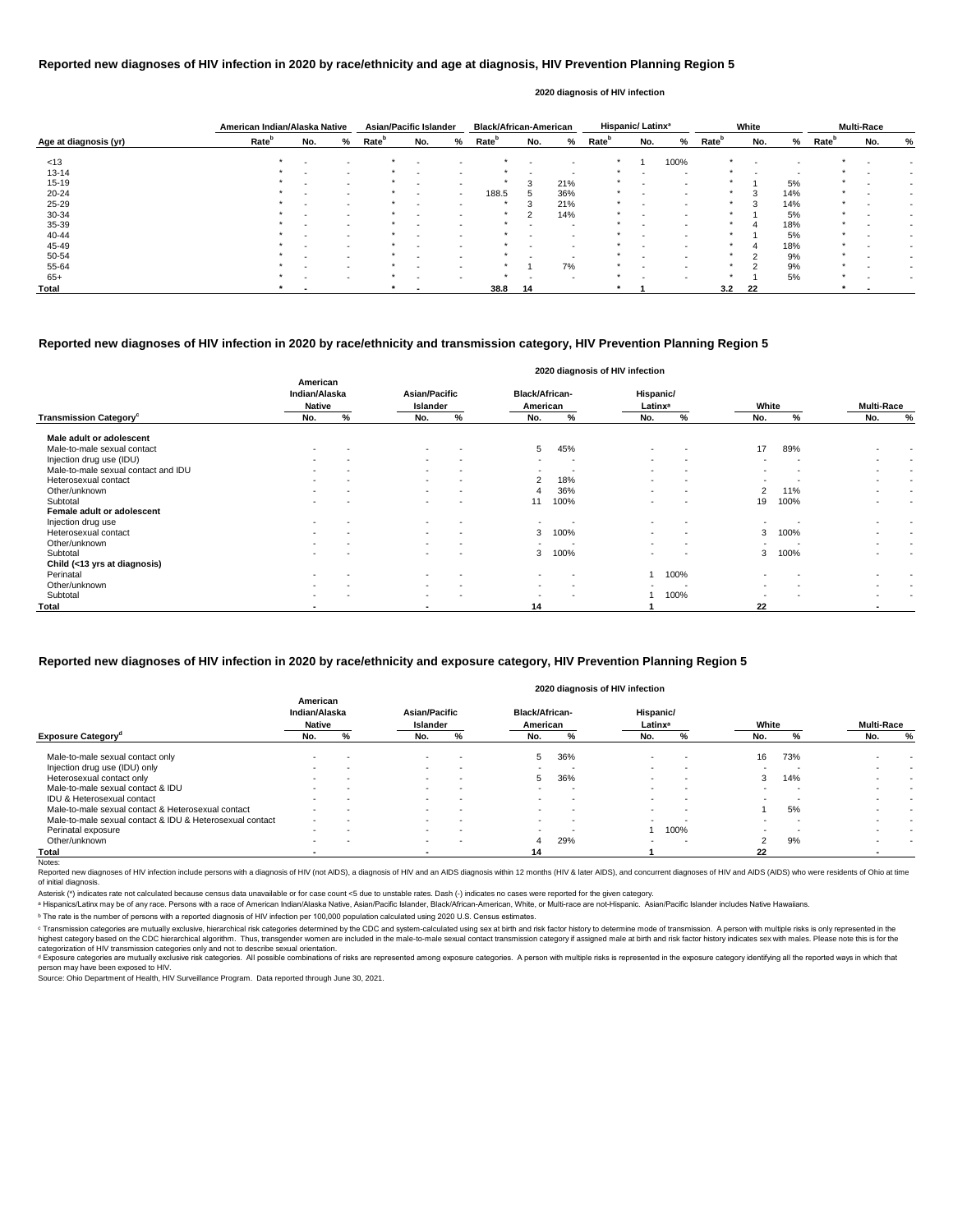# **Trends in reported new diagnoses of HIV infection by year of diagnosis (2016-2020) and cumulative diagnoses by selected characteristics, HIV Prevention Planning Region 5**

|                                              |                   | 2016 |      |                   | 2017                    |        |                   | 2018           |                          |                   | 2019           |        |                   | 2020           |                          | <b>Cumulative</b><br><b>Diagnoses</b> |         |
|----------------------------------------------|-------------------|------|------|-------------------|-------------------------|--------|-------------------|----------------|--------------------------|-------------------|----------------|--------|-------------------|----------------|--------------------------|---------------------------------------|---------|
| Characteristic                               | Rate <sup>a</sup> | No.  | $\%$ | Rate <sup>a</sup> | No.                     | %      | Rate <sup>a</sup> | No.            | $\%$                     | Rate <sup>a</sup> | No.            | %      | Rate <sup>a</sup> | No.            | %                        | No.                                   | %       |
| Sex at birth                                 |                   |      |      |                   |                         |        |                   |                |                          |                   |                |        |                   |                |                          |                                       |         |
| Males                                        | 9.8               | 37   | 86%  | 8.2               | 31                      | 91%    | 8.5               | 32             | 86%                      | 4.5               | 17             | 77%    | 8.3               | 31             | 84%                      | 941                                   | 82%     |
| Females                                      | 1.5               | 6    | 14%  | $\star$           | 3                       | 9%     | 1.3               | 5              | 14%                      | 1.3               | 5              | 23%    | 1.5               | 6              | 16%                      | 200                                   | 18%     |
| Age at diagnosis (yr)                        |                   |      |      |                   |                         |        |                   |                |                          |                   |                |        |                   |                |                          |                                       |         |
| < 13                                         |                   |      | 2%   |                   |                         |        |                   |                |                          |                   |                |        |                   | 1              | 3%                       | 14                                    | 1%      |
| $13 - 14$                                    |                   |      |      |                   |                         |        |                   |                |                          |                   |                |        |                   |                |                          |                                       |         |
| 15-19                                        |                   | 2    | 5%   | $\ast$            | 3                       | 9%     | 10.0              | 5              | 14%                      |                   | $\overline{2}$ | 9%     |                   | 4              | 11%                      | 43                                    | 4%      |
| 20-24                                        | 18.7              | 9    | 21%  | 14.8              | 7                       | 21%    | 19.1              | 9              | 24%                      | $\ast$            | $\overline{2}$ | 9%     | 17.3              | 8              | 22%                      | 172                                   | 15%     |
| 25-29                                        | 15.1              | 7    | 16%  | 23.5              | 11                      | 32%    | 12.7              | 6              | 16%                      |                   | 3              | 14%    | 12.8              | 6              | 16%                      | 185                                   | 16%     |
| 30-34                                        | 20.7              | 9    | 21%  | 11.7              | 5                       | 15%    |                   | 2              | 5%                       | 11.5              | 5              | 23%    |                   | 3              | 8%                       | 192                                   | 17%     |
| 35-39                                        |                   |      | 2%   | $\star$           | -1                      | 3%     |                   | 3              | 8%                       |                   |                |        |                   | 4              | 11%                      | 172                                   | 15%     |
| 40-44                                        | 16.2              | 7    | 16%  | $\ast$            | 3                       | 9%     | $^\ast$           | 3              | 8%                       |                   | -1             | 5%     | $\ast$            |                | 3%                       | 130                                   | 11%     |
| 45-49                                        | 12.4              | 6    | 14%  | $\star$           | $\overline{2}$          | 6%     | 12.8              | 6              | 16%                      | $^\ast$           | 3              | 14%    | $\ast$            | $\overline{4}$ | 11%                      | 108                                   | 9%      |
| 50-54                                        |                   |      |      |                   |                         |        |                   | 3              | 8%                       |                   | 4              | 18%    |                   | 2              | 5%                       | 53                                    | $5\%$   |
| 55-64                                        |                   |      | 2%   |                   | $\overline{c}$          | 6%     |                   |                |                          |                   |                | 5%     |                   | 3              | 8%                       | 58                                    | 5%      |
| $65+$                                        |                   |      |      |                   |                         |        |                   |                |                          |                   |                | 5%     |                   |                | 3%                       | 14                                    | 1%      |
| Race/Ethnicity <sup>b</sup>                  |                   |      |      |                   |                         |        |                   |                |                          |                   |                |        |                   |                |                          |                                       |         |
| American Indian/Alaska Native                |                   |      |      |                   |                         |        |                   |                |                          |                   |                |        |                   |                |                          |                                       |         |
| Asian/Pacific Islander                       |                   |      |      |                   |                         |        |                   |                | 3%                       |                   |                |        |                   |                |                          | 4                                     | $< 1\%$ |
| Black/African-American                       | 24.9              | 9    | 21%  | 24.9              | 9                       | 26%    | 38.8              | 14             | 38%                      | 24.9              | 9              | 41%    | 38.8              | 14             | 38%                      | 268                                   | 23%     |
| Hispanic/Latinx                              |                   | 3    | 7%   | $\star$           |                         |        |                   |                |                          |                   |                |        |                   | -1             | 3%                       | 27                                    | 2%      |
| White                                        | 4.3               | 30   | 70%  | 3.3               | 23                      | 68%    | 2.9               | 20             | 54%                      | 1.7               | 12             | 55%    | 3.2               | 22             | 59%                      | 811                                   | 71%     |
| Multi-Race                                   |                   |      | 2%   | $\star$           | $\overline{\mathbf{c}}$ | 6%     | $\ast$            | 2              | 5%                       | $\ast$            | 1              | 5%     |                   |                |                          | 27                                    | 2%      |
| Unknown                                      |                   |      |      |                   |                         |        |                   |                |                          |                   |                |        |                   |                |                          | 4                                     | 1%      |
| Race/Ethnicity <sup>b</sup> and Sex at birth |                   |      |      |                   |                         |        |                   |                |                          |                   |                |        |                   |                |                          |                                       |         |
| American Indian/Alaska Native Males          |                   |      |      |                   |                         |        |                   |                |                          |                   |                |        |                   |                |                          |                                       |         |
| American Indian/Alaska Native Females        |                   |      |      |                   |                         |        |                   |                |                          |                   |                |        |                   |                |                          |                                       |         |
| Asian/Pacific Islander Males                 |                   |      |      |                   |                         |        |                   | -1             | 3%                       |                   |                |        |                   |                |                          | 2                                     | $< 1\%$ |
| Asian/Pacific Islander Females               |                   |      |      |                   |                         |        |                   |                |                          |                   |                |        |                   |                |                          | 2                                     | $< 1\%$ |
| Black/African-American Males                 | 44.7              | 8    | 19%  | 38.9              | 7                       | 21%    | 72.6              | 13             | 35%                      | 33.5              | 6              | 27%    | 61.5              | 11             | 30%                      | 201                                   | 18%     |
| Black/African-American Females               |                   |      | 2%   |                   | 2                       | 6%     |                   | -1             | 3%                       |                   | 3              | 14%    |                   | 3              | $8%$                     | 67                                    | 6%      |
| Hispanic/Latino Males                        |                   | 3    | 7%   |                   |                         |        |                   |                |                          |                   |                | $\sim$ |                   | 1              | $3\%$                    | 24                                    | 2%      |
| Hispanic/Latina Females                      |                   |      |      | $\star$           |                         |        |                   |                |                          | $\star$           |                |        | $\star$           |                | $\overline{\phantom{a}}$ | 3                                     | $< 1\%$ |
| White Males                                  | 7.3               | 25   | 58%  | 6.7               | 23                      | 68%    | 4.7               | 16             | 43%                      | 3.0               | 10             | 45%    | 5.6               | 19             | 51%                      | 685                                   | 60%     |
| <b>White Females</b>                         | 1.4               | 5    | 12%  | $\star$           |                         | $\sim$ | $\star$           | $\overline{4}$ | 11%                      |                   | $\overline{2}$ | $9\%$  |                   | 3              | 8%                       | 126                                   | 11%     |
| Multi-Race Males                             |                   |      | 2%   |                   | -1                      | $3%$   |                   | $\overline{2}$ | $5\%$                    |                   | $\mathbf{1}$   | $5\%$  |                   |                | $\sim$                   | 25                                    | 2%      |
| Multi-Race Females                           |                   |      |      | $\star$           | -1                      | 3%     | $\star$           |                | $\overline{\phantom{a}}$ |                   |                | $\sim$ |                   |                |                          | 2                                     | $< 1\%$ |
| Unknown                                      |                   |      |      | $\star$           |                         |        |                   |                |                          |                   |                |        |                   |                |                          | 4                                     | $< 1\%$ |
| <b>Total</b>                                 | 5.6               | 43   |      | 4.4               | 34                      |        | 4.8               | 37             |                          | 2.9               | 22             |        | 4.8               | 37             |                          | 1,141                                 |         |
| Notes:                                       |                   |      |      |                   |                         |        |                   |                |                          |                   |                |        |                   |                |                          |                                       |         |

**Diagnoses of HIV Infection by Year**

Reported new diagnoses of HIV infection include persons with a diagnosis of HIV (not AIDS), a diagnosis of HIV and an AIDS diagnosis within 12 months (HIV & later AIDS), and concurrent diagnoses of HIV and AIDS (AIDS) who were residents of Ohio at time of initial diagnosis. Diagnoses of HIV infection by year (2016-2020) represent all reported cases diagnosed in each year; cumulative diagnoses represent

all reported HIV and/or AIDS cases diagnosed since the beginning of the epidemic through 2020.

Asterisk (\*) indicates rate not calculated for case count <5 due to unstable rates. Dash (-) indicates no cases were reported for the given category.

 $\,{}^{\rm a}$  The rate is the number of persons with a reported diagnosis of HIV infection per 100,000 population calculated using U.S. Census estimates for that year.

ᵇ Hispanics/Latinx may be of any race. Persons with a race of American Indian/Alaska Native, Asian/Pacific Islander, Black/African-American, White, or Multi-race are not-Hispanic. Asian/Pacific Islander includes Native Hawaiians.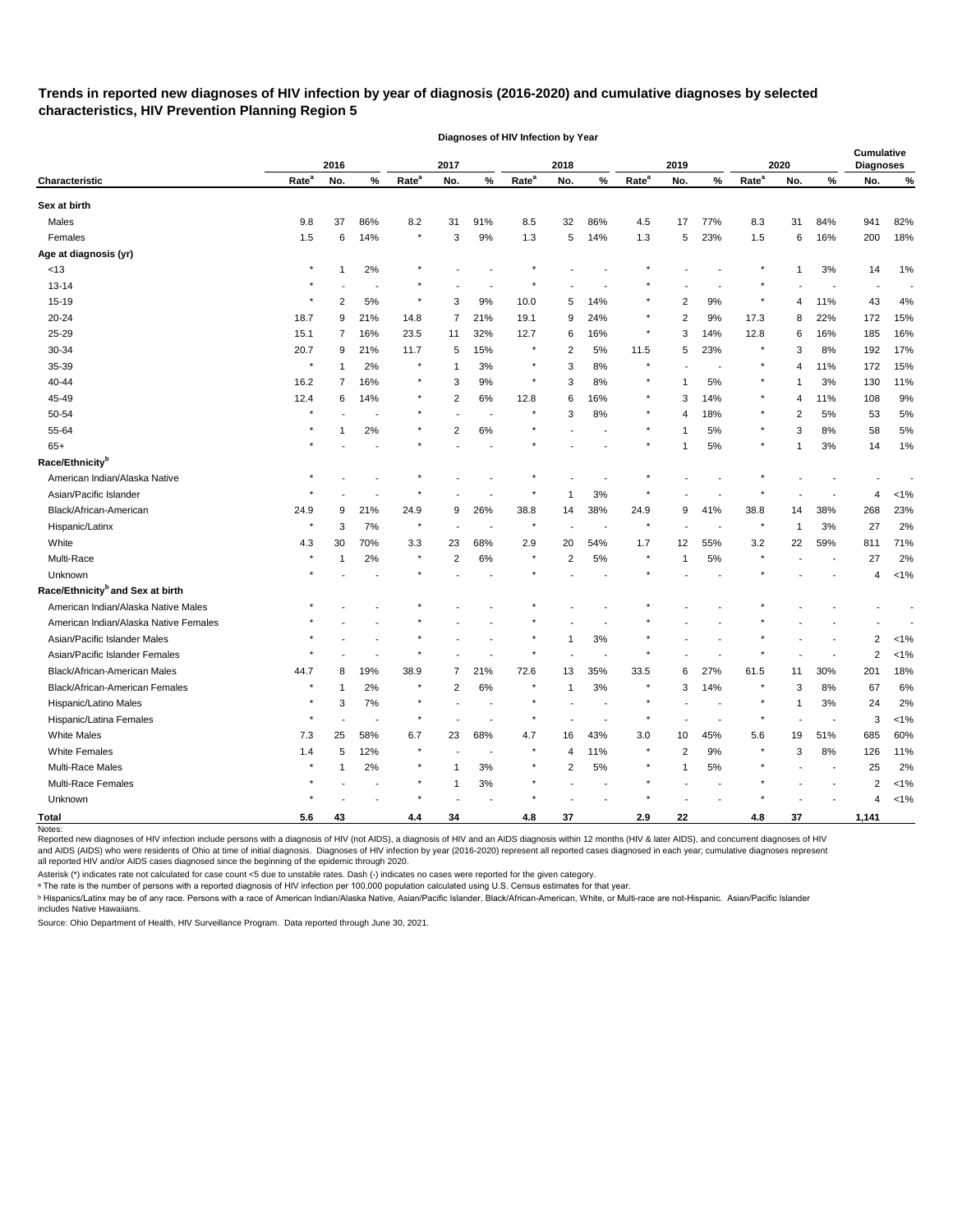**Trends in reported new diagnoses of HIV infection by year of diagnosis (2016-2020) and cumulative diagnoses by transmission category, HIV Prevention Planning Region 5**

**Diagnoses of HIV Infection by Year**

|                                          |                | 2016 | 2017   |      | 2018                     |      | 2019                     |      | 2020           |                          | <b>Cumulative</b><br><b>Diagnoses</b> |      |
|------------------------------------------|----------------|------|--------|------|--------------------------|------|--------------------------|------|----------------|--------------------------|---------------------------------------|------|
| <b>Transmission Category<sup>a</sup></b> | No.            | %    | No.    | $\%$ | No.                      | %    | No.                      | %    | No.            | %                        | No.                                   | %    |
| Male adult or adolescent                 |                |      |        |      |                          |      |                          |      |                |                          |                                       |      |
| Male-to-male sexual contact              | 27             | 73%  | 18     | 58%  | 26                       | 81%  | 11                       | 65%  | 22             | 73%                      | 651                                   | 69%  |
| Injection drug use (IDU)                 |                |      | 3      | 10%  | $\overline{\phantom{a}}$ |      | $\overline{2}$           | 12%  | $\blacksquare$ | $\blacksquare$           | 33                                    | 4%   |
| Male-to-male sexual contact and IDU      | $\overline{2}$ | 5%   |        | 3%   |                          |      |                          | 6%   |                |                          | 42                                    | 4%   |
| Heterosexual contact                     | 4              | 11%  |        | 3%   | $\blacksquare$           |      | $\,$                     |      | $\overline{2}$ | 7%                       | 46                                    | 5%   |
| Other/unknown                            | 4              | 11%  | 8      | 26%  | 6                        | 19%  | 3                        | 18%  | 6              | 20%                      | 165                                   | 18%  |
| Subtotal                                 | 37             | 100% | 31     | 100% | 32                       | 100% | 17                       | 100% | 30             | 100%                     | 937                                   | 100% |
| Female adult or adolescent               |                |      |        |      |                          |      |                          |      |                |                          |                                       |      |
| Injection drug use                       |                |      | $\sim$ |      |                          | 20%  |                          |      | $\blacksquare$ |                          | 23                                    | 12%  |
| Heterosexual contact                     | 5              | 100% | 3      | 100% | 4                        | 80%  | 5                        | 100% |                | 6 100%                   | 150                                   | 79%  |
| Other/unknown                            |                |      | $\sim$ |      | $\overline{\phantom{a}}$ |      | ۰.                       |      | $\sim$         | $\blacksquare$           | 18                                    | 9%   |
| Subtotal                                 | 5              | 100% | 3      | 100% | 5                        | 100% | 5                        | 100% |                | 6 100%                   | 191                                   | 100% |
| Child (<13 yrs at diagnosis)             |                |      |        |      |                          |      |                          |      |                |                          |                                       |      |
| Perinatal                                |                | 100% |        |      | $\overline{\phantom{a}}$ |      |                          |      |                | 1 100%                   | 13                                    | 100% |
| Other/unknown                            |                |      |        |      | $\overline{\phantom{a}}$ |      |                          |      |                | $\overline{\phantom{a}}$ | $\blacksquare$                        |      |
| Subtotal                                 |                | 100% |        |      | $\overline{\phantom{0}}$ |      | $\overline{\phantom{0}}$ |      |                | 1 100%                   | 13                                    | 100% |
| Total                                    | 43             |      | 34     |      | 37                       |      | 22                       |      | 37             |                          | 1,141                                 |      |

**Trends in reported diagnoses of HIV infection by year of diagnosis (2016-2020) and cumulative diagnoses by exposure category, HIV Prevention Planning Region 5**

#### **Diagnoses of HIV Infection by Year**

|                                                          | 2016 |     | 2017 |                          | 2018                     |     | 2019 |                          | 2020 |     | <b>Cumulative</b><br><b>Diagnoses</b> |       |
|----------------------------------------------------------|------|-----|------|--------------------------|--------------------------|-----|------|--------------------------|------|-----|---------------------------------------|-------|
| <b>Exposure Category</b> <sup>p</sup>                    | No.  | %   | No.  | %                        | No.                      | %   | No.  | %                        | No.  | %   | No.                                   | %     |
| Male-to-male sexual contact only                         | 26   | 60% | 18   | 53%                      | 24                       | 65% | 11   | 50%                      | 21   | 57% | 616                                   | 54%   |
| Injection drug use (IDU) only                            |      |     |      | 3%                       |                          | 3%  |      | 5%                       |      | . . | 27                                    | 2%    |
| Heterosexual contact only                                |      | 21% | 4    | 12%                      | 4                        | 11% | 5.   | 23%                      | 8    | 22% | 196                                   | 17%   |
| Male-to-male sexual contact & IDU                        |      | 2%  | -    | $\overline{\phantom{a}}$ |                          | -   |      | 5%                       |      | . . | 31                                    | 3%    |
| IDU & Heterosexual contact                               |      |     | 2    | 6%                       | $\overline{\phantom{a}}$ | -   |      | 5%                       |      |     | 29                                    | 3%    |
| Male-to-male sexual contact & Heterosexual contact       |      | 2%  | -    | $\overline{\phantom{a}}$ | 2                        | 5%  |      | $\overline{\phantom{a}}$ |      | 3%  | 35                                    | 3%    |
| Male-to-male sexual contact & IDU & Heterosexual contact |      | 2%  |      | 3%                       |                          |     |      |                          |      |     |                                       | $1\%$ |
| Perinatal exposure                                       |      | 2%  |      |                          |                          |     |      |                          |      | 3%  | 13                                    | $1\%$ |
| Other/unknown                                            |      | 9%  | 8    | 24%                      | 6                        | 16% | 3    | 14%                      | 6    | 16% | 183                                   | 16%   |
| <b>Total</b>                                             | 43   |     | 34   |                          | 37                       |     | 22   |                          | 37   |     | 1,141                                 |       |

Notes:<br>Reported new diagnoses of HIV infection include persons with a diagnosis of HIV (not AIDS), a diagnosis of HIV and an AIDS diagnosis within 12 months (HIV & later AIDS), and concurrent diagnoses of HIV and AIDS (AIDS) who were residents of Ohio at time of initial diagnosis. Diagnoses of HIV infection by year (2016-2020) represent all reported cases diagnosed in each year; cumulative diagnoses represent

all reported HIV and/or AIDS cases diagnosed since the beginning of the epidemic through 2020.<br>Dash (-) indicates no cases were reported for the given category.

a Transmission categories are mutually exclusive, hierarchical risk categories determined by the CDC and system-calculated using sex at birth and risk factor history to determine mode of transmission. A person with multipl is only represented in the highest category based on the CDC hierarchical algorithm. Thus, transgender women are included in the male-to-male sexual contact transmission category if assigned male at birth and risk factor history indicates sex with males. Please note this is for the categorization of HIV transmission categories only and not to describe sexual orientation.

 $^{\rm b}$  Exposure categories are mutually exclusive risk categories. All possible combinations of risks are represented among exposure categories. A person with multiple risks is represented in the exposure

category identifying all the reported ways in which that person may have been exposed to HIV.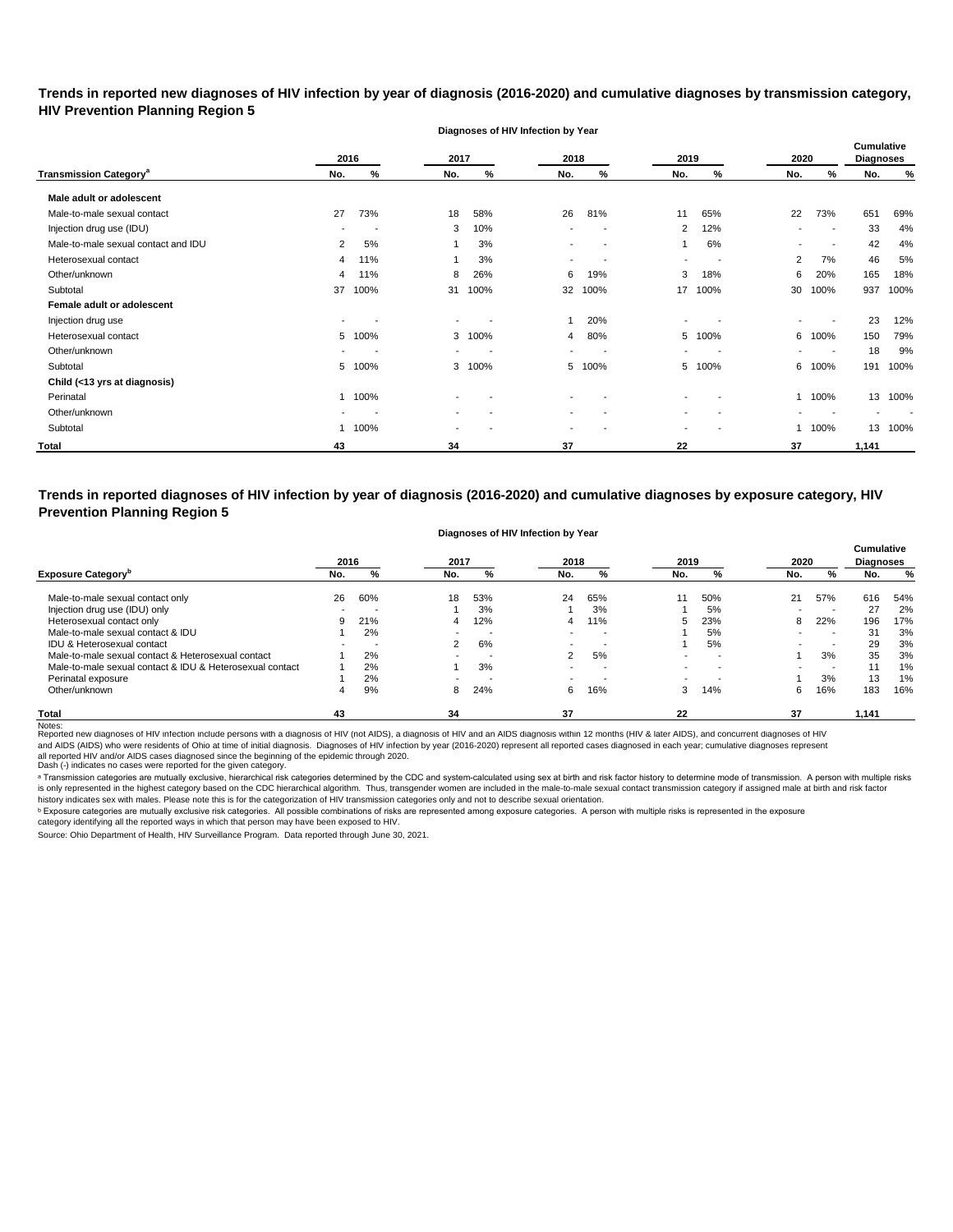# **Reported diagnoses of AIDS in 2020 by time to AIDS diagnosis and selected characteristics, HIV Prevention Planning Region 5**

|                                              | <b>AIDS Diagnoses</b><br><12 Months after |      |                      |      |                                  |      |  |  |  |  |
|----------------------------------------------|-------------------------------------------|------|----------------------|------|----------------------------------|------|--|--|--|--|
|                                              |                                           |      | ≥12 Months after HIV |      |                                  |      |  |  |  |  |
|                                              | 2020 AIDS diagnosis                       |      | <b>Diagnosis</b>     |      | <b>HIV Diagnosis<sup>a</sup></b> |      |  |  |  |  |
| Characteristic                               | No.                                       | $\%$ | No.                  | $\%$ | No.                              | $\%$ |  |  |  |  |
| Sex at birth                                 |                                           |      |                      |      |                                  |      |  |  |  |  |
| Males                                        | $\overline{7}$                            | 78%  |                      |      | $\overline{7}$                   | 78%  |  |  |  |  |
| Females                                      | $\overline{\mathbf{c}}$                   | 22%  |                      |      | $\overline{\mathbf{c}}$          | 22%  |  |  |  |  |
| Age at AIDS diagnosis (yr)                   |                                           |      |                      |      |                                  |      |  |  |  |  |
| $<13$                                        | 1                                         | 11%  |                      |      | 1                                | 11%  |  |  |  |  |
| $13 - 14$                                    |                                           |      |                      |      |                                  |      |  |  |  |  |
| 15-19                                        |                                           |      |                      |      | $\overline{\phantom{a}}$         |      |  |  |  |  |
| 20-24                                        | 1                                         | 11%  |                      |      | 1                                | 11%  |  |  |  |  |
| 25-29                                        | 1                                         | 11%  |                      |      | 1                                | 11%  |  |  |  |  |
| 30-34                                        | 1                                         | 11%  |                      |      | 1                                | 11%  |  |  |  |  |
| 35-39                                        |                                           |      |                      |      |                                  |      |  |  |  |  |
| 40-44                                        | ٠                                         |      |                      |      | ٠                                |      |  |  |  |  |
| 45-49                                        | 1                                         | 11%  |                      |      | 1                                | 11%  |  |  |  |  |
| 50-54                                        | 3                                         | 33%  |                      |      | 3                                | 33%  |  |  |  |  |
| 55-64                                        | 1                                         | 11%  |                      |      | 1                                | 11%  |  |  |  |  |
| $65+$                                        |                                           |      |                      |      |                                  |      |  |  |  |  |
| Race/Ethnicity <sup>b</sup>                  |                                           |      |                      |      |                                  |      |  |  |  |  |
| American Indian/Alaska Native                |                                           |      |                      |      |                                  |      |  |  |  |  |
| Asian/Pacific Islander                       |                                           |      |                      |      |                                  |      |  |  |  |  |
| Black/African-American                       | 2                                         | 22%  |                      |      | 2                                | 22%  |  |  |  |  |
| Hispanic/Latinx                              | 1                                         | 11%  |                      |      | 1                                | 11%  |  |  |  |  |
| White                                        | 6                                         | 67%  |                      |      | 6                                | 67%  |  |  |  |  |
| Multi-Race                                   |                                           |      |                      |      |                                  |      |  |  |  |  |
| Race/Ethnicity <sup>b</sup> and Sex at birth |                                           |      |                      |      |                                  |      |  |  |  |  |
| American Indian/Alaska Native Males          |                                           |      |                      |      |                                  |      |  |  |  |  |
| American Indian/Alaska Native Females        |                                           |      |                      |      |                                  |      |  |  |  |  |
| Asian/Pacific Islander Males                 |                                           |      |                      |      |                                  |      |  |  |  |  |
| Asian/Pacific Islander Females               |                                           |      |                      |      |                                  |      |  |  |  |  |
| Black/African-American Males                 | 1                                         | 11%  |                      |      | 1                                | 11%  |  |  |  |  |
| Black/African-American Females               | 1                                         | 11%  |                      |      | 1                                | 11%  |  |  |  |  |
| Hispanic/Latino Males                        | 1                                         | 11%  |                      |      | 1                                | 11%  |  |  |  |  |
| Hispanic/Latina Females                      | $\blacksquare$                            |      |                      |      |                                  |      |  |  |  |  |
| <b>White Males</b>                           | 5                                         | 56%  |                      |      | 5                                | 56%  |  |  |  |  |
| <b>White Females</b>                         | 1                                         | 11%  |                      |      | 1                                | 11%  |  |  |  |  |
| Multi-Race Males                             |                                           |      |                      |      |                                  |      |  |  |  |  |
| Multi-Race Females                           |                                           |      |                      |      |                                  |      |  |  |  |  |
| <b>Total</b>                                 | 9                                         |      |                      |      | 9                                |      |  |  |  |  |

Notes:

Data reflects all persons with an AIDS diagnosis in 2020 regardless of year of HIV infection diagnosis, and who were living in Ohio at the time of initial diagnosis.

ᵃ Includes persons whose diagnoses of HIV infection and AIDS were made at the same time.

<u>b Hispanics/Latinx may be of any race. Persons with a race of American Indian/Alaska Native, Asian/Pacific Islander, Black/African-American, White, or Multi-race are not-</u> Hispanic. Asian/Pacific Islander includes Native Hawaiians.

Dash (-) indicates no cases were reported for the given category.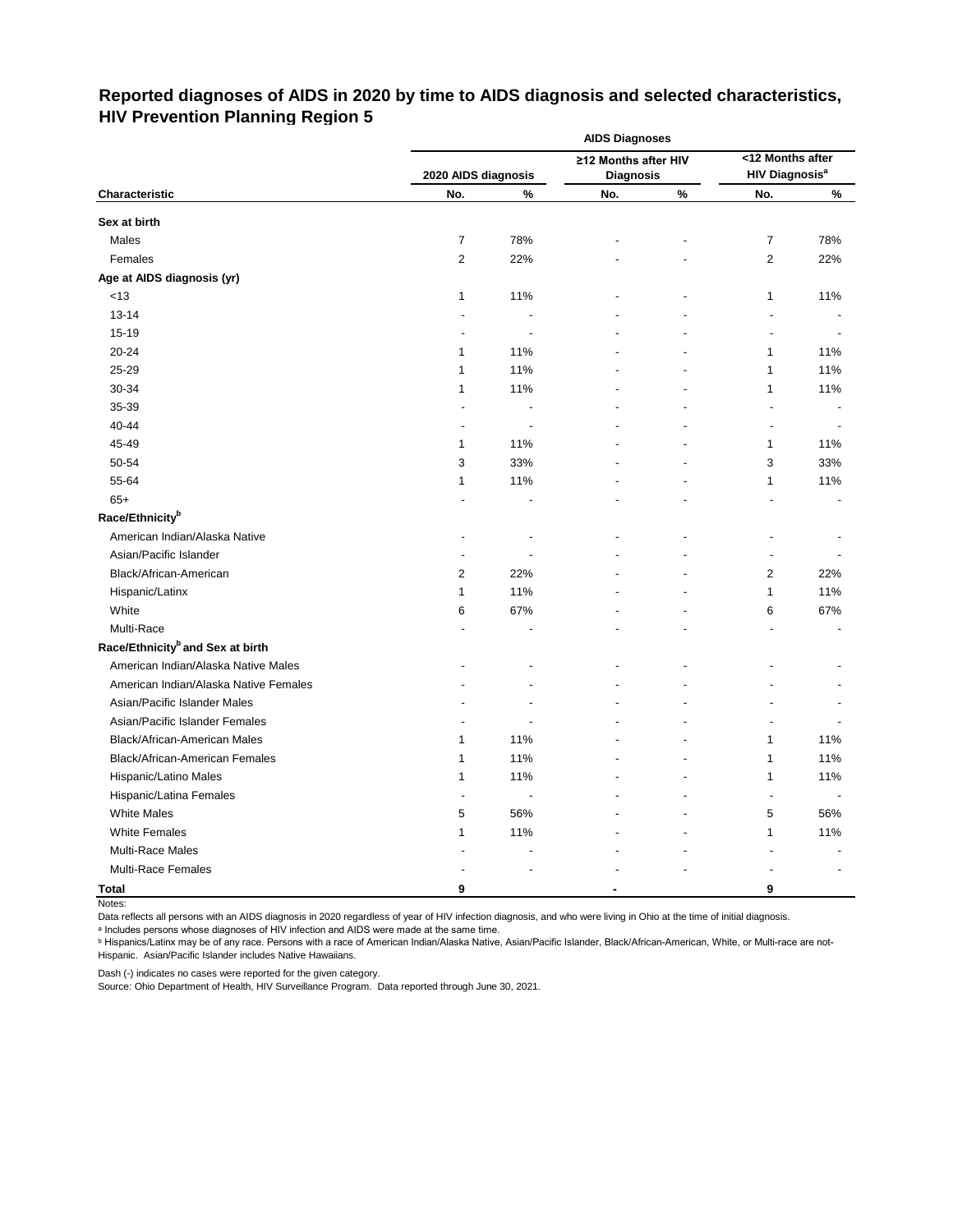# **Reported diagnoses of AIDS in 2020 by time to AIDS diagnosis and transmission category, HIV Prevention Planning Region 5**

|                                           |                     |                | <b>AIDS Diagnoses</b>                    |               |                                                      |      |
|-------------------------------------------|---------------------|----------------|------------------------------------------|---------------|------------------------------------------------------|------|
|                                           | 2020 AIDS diagnosis |                | ≥12 Months after HIV<br><b>Diagnosis</b> |               | <12 Months after<br><b>HIV Diagnosis<sup>a</sup></b> |      |
| <b>Transmission Category</b> <sup>b</sup> | No.                 | %              | No.                                      | $\frac{9}{6}$ | No.                                                  | %    |
| Male adult or adolescent                  |                     |                |                                          |               |                                                      |      |
| Male-to-male sexual contact               | 5                   | 83%            |                                          |               | 5                                                    | 83%  |
| Injection drug use (IDU)                  |                     | $\blacksquare$ | $\blacksquare$                           |               | $\blacksquare$                                       |      |
| Male-to-male sexual contact and IDU       |                     | $\blacksquare$ |                                          |               |                                                      |      |
| Heterosexual contact                      |                     |                |                                          |               |                                                      |      |
| Other/unknown                             |                     | 17%            |                                          |               | 1                                                    | 17%  |
| Subtotal                                  | 6                   | 100%           |                                          | ۰             | 6                                                    | 100% |
| Female adult or adolescent                |                     |                |                                          |               |                                                      |      |
| Injection drug use                        |                     |                |                                          |               |                                                      |      |
| Heterosexual contact                      | 2                   | 100%           |                                          |               | $\overline{2}$                                       | 100% |
| Other/unknown                             |                     |                |                                          |               | $\blacksquare$                                       |      |
| Subtotal                                  | 2                   | 100%           |                                          |               | 2                                                    | 100% |
| Child (<13 yrs at diagnosis)              |                     |                |                                          |               |                                                      |      |
| Perinatal                                 |                     | 50%            |                                          |               | 1                                                    | 50%  |
| Other/unknown                             |                     |                |                                          |               |                                                      |      |
| Subtotal                                  |                     | 50%            |                                          |               | 1                                                    | 50%  |
| <b>Total</b>                              | 9                   |                |                                          |               | 9                                                    |      |

# **Reported diagnoses of AIDS in 2020 by time to AIDS diagnosis and exposure category, HIV Prevention Planning Region 5**

|                                                          |                     |     | <b>AIDS Diagnoses</b> |   |                                  |     |
|----------------------------------------------------------|---------------------|-----|-----------------------|---|----------------------------------|-----|
|                                                          |                     |     | ≥12Months after HIV   |   | <12 Months after                 |     |
|                                                          | 2020 AIDS diagnosis |     | <b>Diagnosis</b>      |   | <b>HIV Diagnosis<sup>a</sup></b> |     |
| <b>Exposure Category</b>                                 | No.                 | %   | No.                   | % | No.                              | %   |
| Male-to-male sexual contact only                         | 5.                  | 56% |                       |   | 5                                | 56% |
| Injection drug use (IDU) only                            |                     |     |                       |   |                                  |     |
| Heterosexual contact only                                |                     | 22% |                       |   | 2                                | 22% |
| Male-to-male sexual contact & IDU                        |                     |     |                       |   |                                  |     |
| <b>IDU &amp; Heterosexual contact</b>                    |                     |     |                       |   |                                  |     |
| Male-to-male sexual contact & Heterosexual contact       |                     |     |                       |   |                                  |     |
| Male-to-male sexual contact & IDU & Heterosexual contact |                     |     |                       |   |                                  |     |
| Perinatal exposure                                       |                     | 11% |                       |   |                                  | 11% |
| Other/unknown                                            |                     | 11% |                       |   |                                  | 11% |
| <b>Total</b>                                             |                     |     |                       |   |                                  |     |

Notes:

Data reflects all persons with an AIDS diagnosis in 2020 regardless of year of HIV infection diagnosis, and who were living in Ohio at the time of initial diagnosis.

Dash (-) indicates no cases were reported for the given category.

a Includes persons whose diagnoses of HIV infection and AIDS were made at the same time.

**b** Transmission categories are mutually exclusive, hierarchical risk categories determined by the CDC and system-calculated using sex at birth and risk factor history to determine mode of transmission. A person with multiple risks is only represented in the highest category based on the CDC hierarchical algorithm. Thus, transgender women are included in the male-to-male sexual contact transmission category if assigned male at birth and risk factor history indicates sex with males. Please note this is for the categorization of HIV transmission categories only and not to describe sexual orientation.

ᶜ Exposure categories are mutually exclusive risk categories. All possible combinations of risks are represented among exposure categories. A person with multiple risks is represented in the exposure category identifying all the reported ways in which that person may have been exposed to HIV.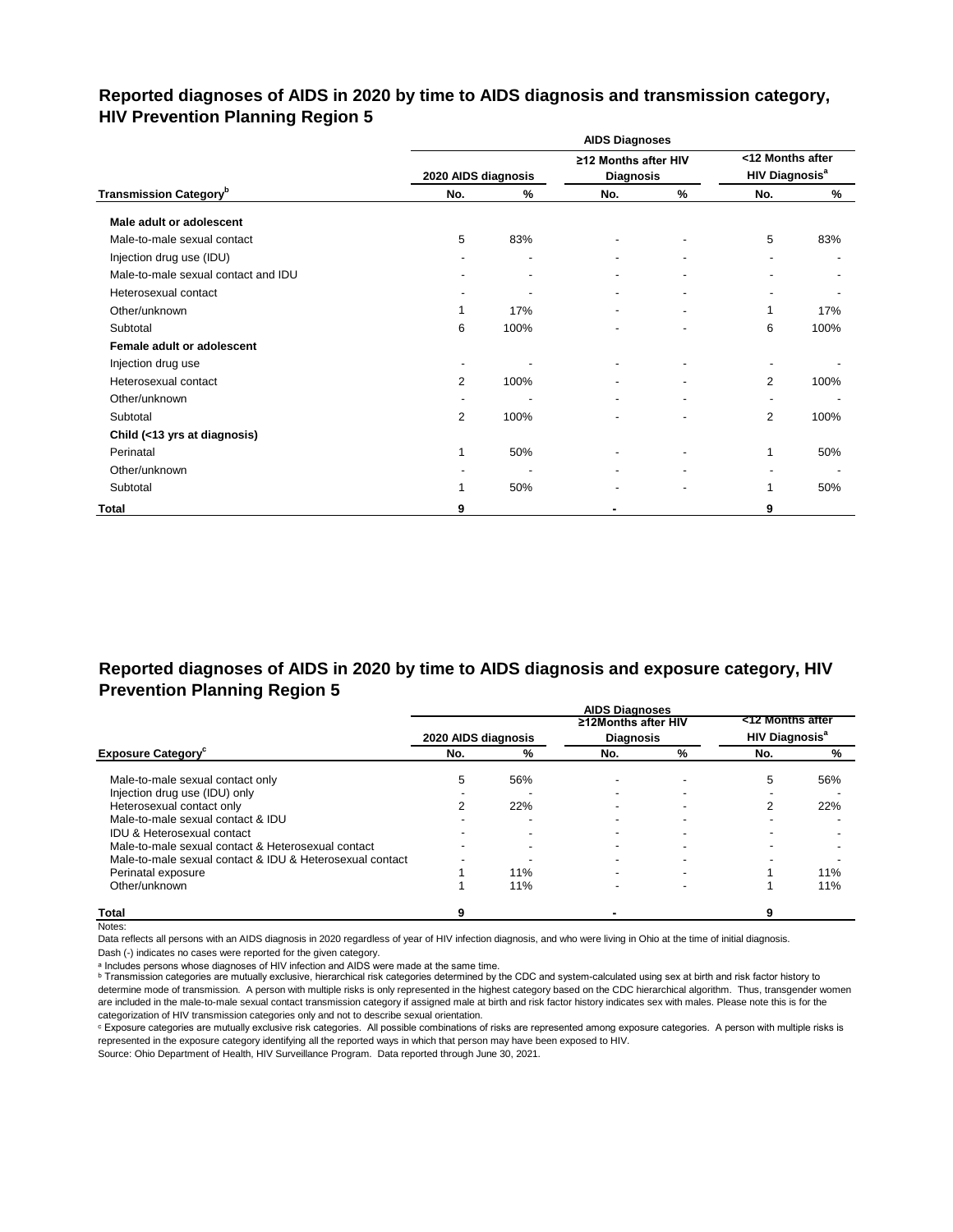# **Trends in reported diagnoses of AIDS by year of diagnosis (2016-2020) and cumulative AIDS diagnoses by selected characteristics, HIV Prevention Planning Region 5**

|                                              |      |      |                |                          |      | <b>Year of AIDS Diagnosis</b> |      |                          |      |                          |                                  |                |
|----------------------------------------------|------|------|----------------|--------------------------|------|-------------------------------|------|--------------------------|------|--------------------------|----------------------------------|----------------|
|                                              | 2016 |      | 2017           |                          | 2018 |                               | 2019 |                          | 2020 |                          | <b>Cumulative</b><br><b>AIDS</b> |                |
| <b>Characteristic</b>                        | No.  | $\%$ | No.            | $\%$                     | No.  | $\%$                          | No.  | %                        | No.  | %                        | No.                              | $\%$           |
| Sex at birth                                 |      |      |                |                          |      |                               |      |                          |      |                          |                                  |                |
| Males                                        | 17   | 85%  | 11             | 92%                      | 14   | 78%                           | 11   | 92%                      | 7    | 78%                      | 529                              | 84%            |
| Females                                      | 3    | 15%  | 1              | 8%                       | 4    | 22%                           | 1    | 8%                       | 2    | 22%                      | 104                              | 16%            |
| Age at AIDS diagnosis (yr)                   |      |      |                |                          |      |                               |      |                          |      |                          |                                  |                |
| < 13                                         |      |      |                |                          |      |                               |      |                          | 1    | 11%                      | 10                               | 2%             |
| $13 - 14$                                    |      |      |                |                          |      |                               |      |                          |      |                          | $\overline{\phantom{a}}$         |                |
| 15-19                                        | 1    | 5%   |                |                          |      |                               |      |                          |      |                          | 3                                | $< 1\%$        |
| 20-24                                        | 3    | 15%  |                |                          |      |                               |      |                          | 1    | 11%                      | 30                               | 5%             |
| 25-29                                        | 5    | 25%  | 3              | 25%                      | 3    | 17%                           | 4    | 33%                      | 1    | 11%                      | 79                               | 12%            |
| 30-34                                        | 2    | 10%  |                |                          |      |                               |      |                          | 1    | 11%                      | 107                              | 17%            |
| 35-39                                        | 2    | 10%  | $\blacksquare$ | $\overline{\phantom{a}}$ | 4    | 22%                           | 1    | 8%                       |      | $\blacksquare$           | 115                              | 18%            |
| 40-44                                        | 4    | 20%  | 1              | 8%                       | 4    | 22%                           | ÷,   |                          |      | $\overline{\phantom{a}}$ | 105                              | 17%            |
| 45-49                                        | 2    | 10%  | 3              | 25%                      | 4    | 22%                           | 3    | 25%                      | 1    | 11%                      | 72                               | 11%            |
| 50-54                                        | 1    | 5%   | 3              | 25%                      | 1    | 6%                            | 1    | 8%                       | 3    | 33%                      | 49                               | 8%             |
| 55-64                                        |      |      | 2              | 17%                      | 1    | 6%                            | 3    | 25%                      | 1    | 11%                      | 49                               | 8%             |
| $65+$                                        |      |      |                |                          | 1    | 6%                            |      |                          |      |                          | 14                               | 2%             |
| Race/Ethnicity <sup>a</sup>                  |      |      |                |                          |      |                               |      |                          |      |                          |                                  |                |
| American Indian/Alaska Native                |      |      |                |                          |      |                               |      |                          |      |                          |                                  |                |
| Asian/Pacific Islander                       |      |      |                |                          | 1    | 6%                            |      |                          |      |                          | 1                                | $< 1\%$        |
| Black/African-American                       | 7    | 35%  | 2              | 17%                      | 3    | 17%                           | 2    | 17%                      | 2    | 22%                      | 137                              | 22%            |
| Hispanic/Latinx                              |      |      |                |                          |      |                               | 1    | 8%                       | 1    | 11%                      | 14                               | 2%             |
| White                                        | 13   | 65%  | 10             | 83%                      | 14   | 78%                           | 9    | 75%                      | 6    | 67%                      | 470                              | 74%            |
| Multi-Race                                   |      |      |                |                          |      |                               |      |                          |      |                          | 11                               | 2%             |
| Race/Ethnicity <sup>a</sup> and Sex at birth |      |      |                |                          |      |                               |      |                          |      |                          |                                  |                |
| American Indian/Alaska Native Males          |      |      |                |                          |      |                               |      |                          |      |                          |                                  |                |
| American Indian/Alaska Native Females        |      |      |                |                          |      |                               |      |                          |      |                          |                                  |                |
| Asian/Pacific Islander Males                 |      |      |                |                          | 1    | 6%                            |      |                          |      |                          | 1                                | $< 1\%$        |
| Asian/Pacific Islander Females               |      |      |                |                          |      |                               |      |                          |      |                          |                                  |                |
| <b>Black/African-American Males</b>          | 7    | 35%  | 2              | 17%                      | 2    | 11%                           | 2    | 17%                      | 1    | 11%                      | 101                              | 16%            |
| <b>Black/African-American Females</b>        |      |      |                | $\blacksquare$           | 1    | 6%                            | Ĭ.   | $\overline{\phantom{a}}$ | 1    | 11%                      | 36                               | 6%             |
| Hispanic/Latino Males                        |      |      |                |                          |      |                               |      | 8%                       |      | 11%                      | 12                               | 2%             |
| Hispanic/Latina Females                      |      |      |                |                          |      |                               |      |                          |      |                          | $\mathbf 2$                      | $< 1\%$        |
| <b>White Males</b>                           | 10   | 50%  | 9              | 75%                      | 11   | 61%                           | 8    | 67%                      | 5    | 56%                      | 404                              | 64%            |
| <b>White Females</b>                         | 3    | 15%  | 1              | $8\%$                    | 3    | 17%                           | 1    | $8\%$                    | 1    | 11%                      | 66                               | 10%            |
| Multi-Race Males                             |      |      |                |                          |      |                               |      |                          |      |                          | 11                               | 2%             |
| Multi-Race Females                           |      |      |                |                          |      |                               |      |                          |      |                          |                                  | $\blacksquare$ |
| <b>Total</b>                                 | 20   |      | $12$           |                          | 18   |                               | 12   |                          | 9    |                          | 633                              |                |

Notes:

AIDS diagnoses by year (2016-2020) represent all reported AIDS cases diagnosed in each year regardless of year of HIV infection diagnosis, and who were living in Ohio at the time of initial diagnosis; cumulative AIDS cases represent all reported AIDS cases diagnosed since the beginning of the epidemic through 2020.

Dash (-) indicates no cases were reported for the given category.

a Hispanics/Latinx may be of any race. Persons with a race of American Indian/Alaska Native, Asian/Pacific Islander, Black/African-American, White, or Multi-race are not-Hispanic. Asian/Pacific Islander includes Native Hawaiians.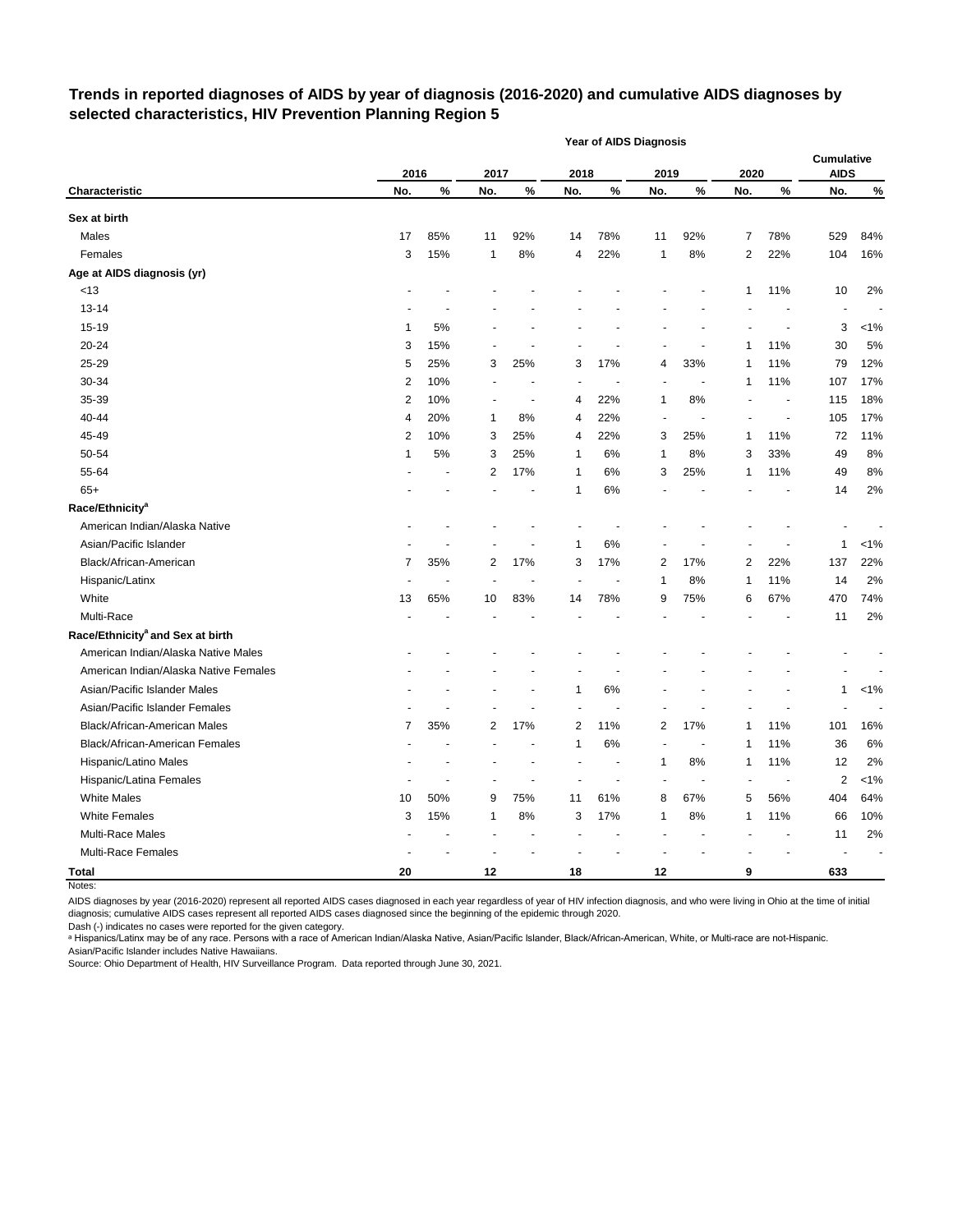## **Trends in reported diagnoses of AIDS by year of diagnosis (2016-2020) and cumulative AIDS diagnoses by transmission category, HIV Prevention Planning Region 5**

|                                          | <b>Year of AIDS Diagnosis</b> |                          |              |                          |      |        |                          |      |                |      |                                  |       |  |
|------------------------------------------|-------------------------------|--------------------------|--------------|--------------------------|------|--------|--------------------------|------|----------------|------|----------------------------------|-------|--|
|                                          |                               | 2016                     | 2017         |                          | 2018 |        | 2019                     |      | 2020           |      | <b>Cumulative</b><br><b>AIDS</b> |       |  |
| <b>Transmission Category<sup>a</sup></b> | No.                           | %                        | No.          | %                        | No.  | %      | No.                      | %    | No.            | %    | No.                              | %     |  |
| Male adult or adolescent                 |                               |                          |              |                          |      |        |                          |      |                |      |                                  |       |  |
| Male-to-male sexual contact              | 10                            | 63%                      | 8            | 73%                      | 11   | 79%    | 9                        | 82%  | 5              | 83%  | 369                              | 70%   |  |
| Injection drug use (IDU)                 |                               | $\overline{\phantom{a}}$ |              |                          |      |        | 1                        | 9%   |                |      | 18                               | 3%    |  |
| Male-to-male sexual contact and IDU      |                               | 6%                       |              | ٠                        |      |        |                          |      |                |      | 26                               | $5\%$ |  |
| Heterosexual contact                     | 3                             | 19%                      | -            | ٠                        | 2    | 14%    | $\overline{\phantom{a}}$ |      |                |      | 29                               | 6%    |  |
| Other/unknown                            | 2                             | 13%                      | 3            | 27%                      | 1    | 7%     | 1                        | 9%   | 1              | 17%  | 82                               | 16%   |  |
| Subtotal                                 | 16                            | 100%                     | 11           | 100%                     | 14   | 100%   | 11                       | 100% | 6              | 100% | 524                              | 100%  |  |
| Female adult or adolescent               |                               |                          |              |                          |      |        |                          |      |                |      |                                  |       |  |
| Injection drug use                       |                               |                          | 1.           | 100%                     | 1    | 25%    |                          |      |                |      | 15                               | 15%   |  |
| Heterosexual contact                     | 3                             | 100%                     | -            | $\overline{\phantom{a}}$ | 3    | 75%    | 1                        | 100% | $\overline{2}$ | 100% | 77                               | 79%   |  |
| Other/unknown                            |                               |                          |              |                          |      |        |                          |      |                |      | 5                                | 5%    |  |
| Subtotal                                 | 3                             | 100%                     | $\mathbf{1}$ | 100%                     |      | 4 100% | 1                        | 100% | $\overline{2}$ | 100% | 97                               | 100%  |  |
| Child (<13 yrs at diagnosis)             |                               |                          |              |                          |      |        |                          |      |                |      |                                  |       |  |
| Perinatal                                | 1.                            | 100%                     |              |                          |      |        |                          |      | $\mathbf{1}$   | 100% | 12 <sup>2</sup>                  | 100%  |  |
| Other/unknown                            |                               |                          |              |                          |      |        |                          |      |                |      |                                  |       |  |
| Subtotal                                 | 1                             | 100%                     |              |                          |      |        |                          |      | 1              | 100% | 12 <sup>2</sup>                  | 100%  |  |
| <b>Total</b>                             | 20                            |                          | 12           |                          | 18   |        | 12                       |      | 9              |      | 633                              |       |  |

#### **Year of AIDS Diagnosis Trends in reported diagnoses of AIDS by year of diagnosis (2016-2020) and cumulative AIDS diagnoses by exposure category, HIV Prevention Planning Region 5**

|                                                          |      |     |                          |                          |      | <b>I cal UI AIDO DIAYIIUSIS</b> |                          |     |                          |     | <b>Cumulative</b> |     |
|----------------------------------------------------------|------|-----|--------------------------|--------------------------|------|---------------------------------|--------------------------|-----|--------------------------|-----|-------------------|-----|
|                                                          | 2016 |     | 2017                     |                          | 2018 |                                 | 2019                     |     | 2020                     |     | <b>AIDS</b>       |     |
| <b>Exposure Category</b> <sup>b</sup>                    | No.  | %   | No.                      | %                        | No.  | %                               | No.                      | %   | No.                      | %   | No.               | %   |
| Male-to-male sexual contact only                         | 9    | 45% |                          | 58%                      | 11   | 61%                             | 9                        | 75% | 5                        | 56% | 349               | 55% |
| Injection drug use (IDU) only                            |      |     |                          |                          |      |                                 |                          |     |                          |     | 15                | 2%  |
| Heterosexual contact only                                | 6    | 30% | $\overline{\phantom{0}}$ | $\,$                     | 5    | 28%                             |                          | 8%  | $\overline{2}$           | 22% | 106               | 17% |
| Male-to-male sexual contact & IDU                        |      |     |                          | $\overline{\phantom{a}}$ |      |                                 | $\overline{\phantom{0}}$ |     |                          |     | 20                | 3%  |
| <b>IDU &amp; Heterosexual contact</b>                    |      |     |                          | 8%                       |      | 6%                              |                          | 8%  | $\blacksquare$           |     | 18                | 3%  |
| Male-to-male sexual contact & Heterosexual contact       |      | 5%  |                          | 8%                       |      |                                 |                          |     | $\overline{\phantom{0}}$ |     | 20                | 3%  |
| Male-to-male sexual contact & IDU & Heterosexual contact |      | 5%  |                          | $\overline{\phantom{a}}$ |      |                                 |                          |     | $\overline{\phantom{0}}$ |     | 6                 | 1%  |
| Perinatal exposure                                       |      | 5%  |                          |                          |      |                                 | $\overline{\phantom{a}}$ |     |                          | 11% | 12                | 2%  |
| Other/unknown                                            | 2    | 10% | 3                        | 25%                      |      | 6%                              |                          | 8%  |                          | 11% | 87                | 14% |
| Total                                                    | 20   |     | $12 \,$                  |                          | 18   |                                 | 12                       |     | 9                        |     | 633               |     |
| Notes:                                                   |      |     |                          |                          |      |                                 |                          |     |                          |     |                   |     |

AIDS diagnoses by year (2016-2020) represent all reported AIDS cases diagnosed in each year regardless of year of HIV infection diagnosis, and who were living in Ohio at the time of initial diagnosis; cumulative AIDS cases represent all reported AIDS cases diagnosed since the beginning of the epidemic through 2020.

Dash (-) indicates no cases were reported for the given category.<br>◎ Transmission categories are mutually exclusive, nierarcnical risk categories determined by the CDC and system-calculated using sex at birth and risk ract transmission. A person with multiple risks is only represented in the highest category based on the CDC hierarchical algorithm. Thus, transgender women are included in the male-to-male sexual contact transmission category if assigned male at birth and risk factor history indicates sex with males. Please note this is for the categorization of HIV transmission categories only and not to describe sexual orientation.

**b** Exposure categories are mutually exclusive risk categories. All possible combinations of risks are represented among exposure categories. A person with multiple risks is represented in the exposure category identifying all the reported ways in which that person may have been exposed to HIV.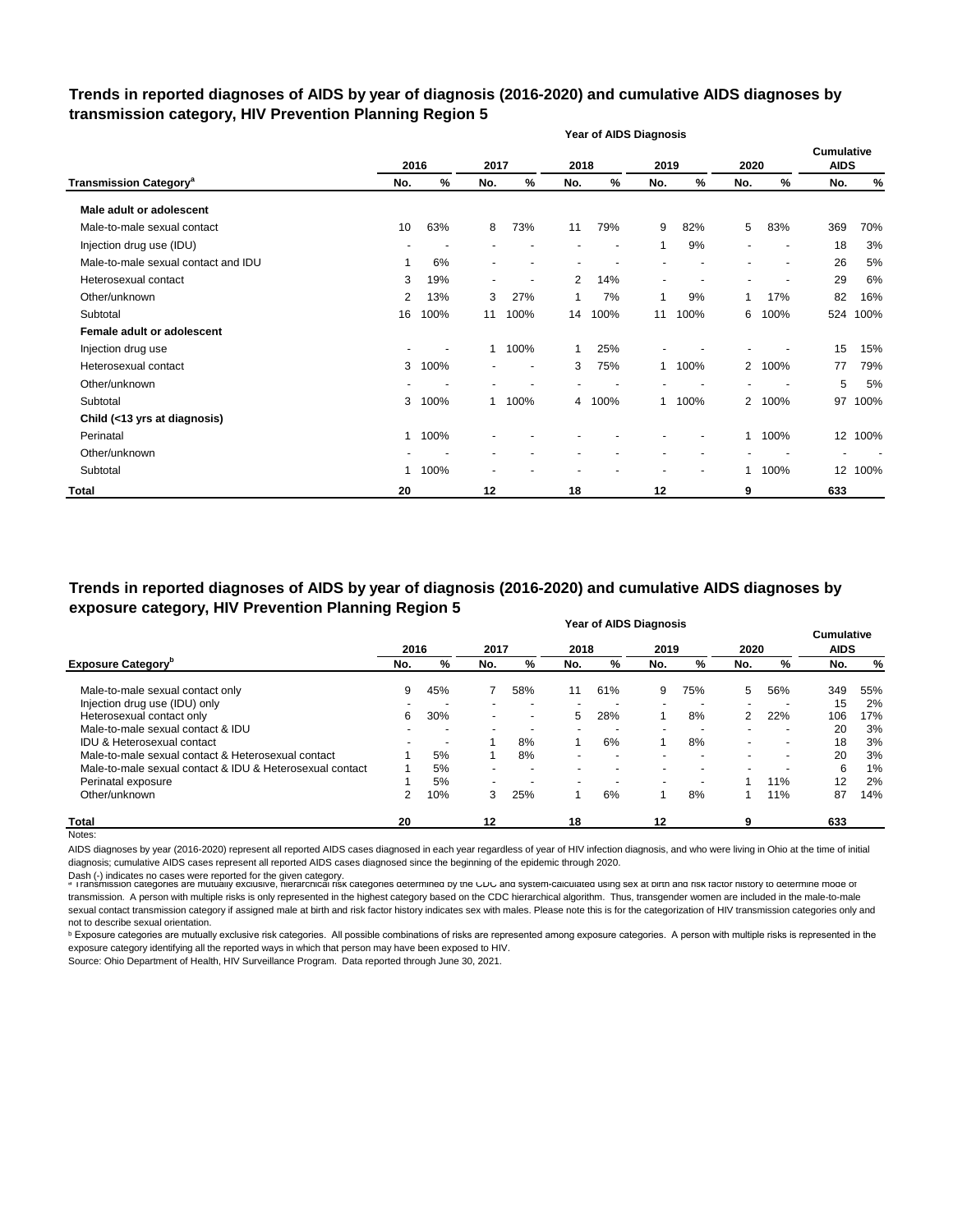# Persons Living with Diagnosed HIV Infection Reported in HIV Prevention Planning Region 5

Counties: Carroll, Coshocton, Harrison, Holmes, Jefferson, Stark, Tuscarawas, Wayne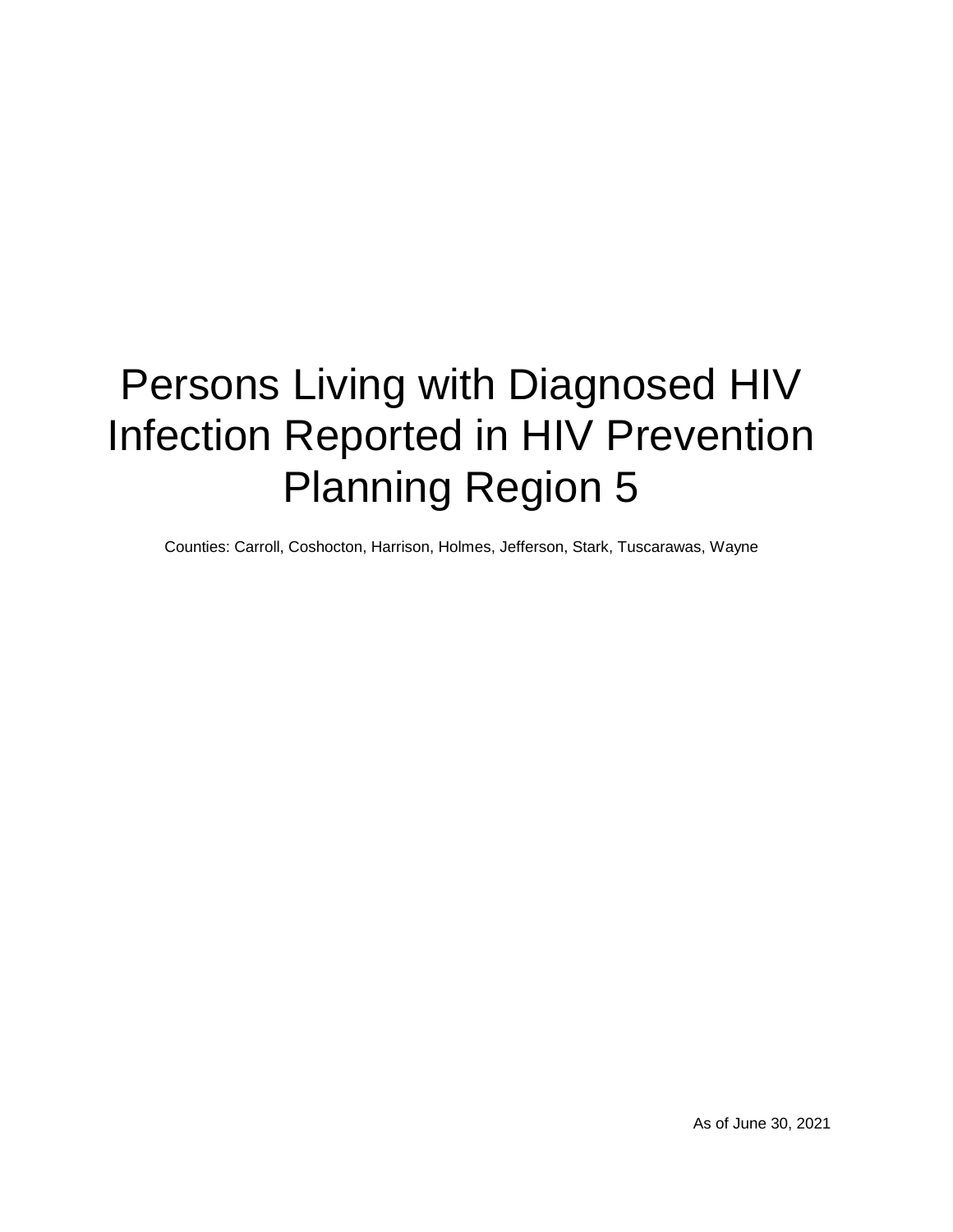|                                              |                   | Living with diagnosed HIV infection |         |                       |         | <b>Current Disease Status</b> |         |
|----------------------------------------------|-------------------|-------------------------------------|---------|-----------------------|---------|-------------------------------|---------|
|                                              |                   | in 2020                             |         | <b>HIV (not AIDS)</b> |         | <b>AIDS</b>                   |         |
| Characteristic                               | Rate <sup>a</sup> | No.                                 | $\%$    | No.                   | $\%$    | No.                           | $\%$    |
| Sex at birth                                 |                   |                                     |         |                       |         |                               |         |
| Males                                        | 158.5             | 595                                 | 80%     | 311                   | 79%     | 284                           | 81%     |
| Females                                      | 38.8              | 151                                 | 20%     | 85                    | 21%     | 66                            | 19%     |
| Age at end of year                           |                   |                                     |         |                       |         |                               |         |
| <13                                          | 4.1               | 5                                   | 1%      | 3                     | 1%      | $\overline{2}$                | 1%      |
| $13 - 14$                                    | $\star$           | 1                                   | $< 1\%$ | 1                     | $< 1\%$ |                               |         |
| 15-19                                        | 14.4              | $\overline{7}$                      | 1%      | 6                     | 2%      | 1                             | $< 1\%$ |
| 20-24                                        | 62.9              | 29                                  | 4%      | 26                    | 7%      | 3                             | 1%      |
| 25-29                                        | 125.9             | 59                                  | 8%      | 45                    | 11%     | 14                            | 4%      |
| 30-34                                        | 161.4             | 72                                  | 10%     | 53                    | 13%     | 19                            | 5%      |
| 35-39                                        | 141.7             | 62                                  | 8%      | 40                    | 10%     | 22                            | 6%      |
| 40-44                                        | 141.9             | 60                                  | 8%      | 30                    | 8%      | 30                            | $9\%$   |
| 45-49                                        | 162.9             | 72                                  | 10%     | 34                    | 9%      | 38                            | 11%     |
| 50-54                                        | 245.8             | 115                                 | 15%     | 53                    | 13%     | 62                            | 18%     |
| 55-64                                        | 163.6             | 176                                 | 24%     | 74                    | 19%     | 102                           | 29%     |
| $65+$                                        | 57.4              | 88                                  | 12%     | 31                    | 8%      | 57                            | 16%     |
| Race/Ethnicity <sup>b</sup>                  |                   |                                     |         |                       |         |                               |         |
| American Indian/Alaska Native                | $\star$           |                                     |         |                       |         |                               |         |
| Asian/Pacific Islander                       | 97.7              | 6                                   | 1%      | 5                     | 1%      | 1                             | $< 1\%$ |
| Black/African-American                       | 482.6             | 174                                 | 23%     | 94                    | 24%     | 80                            | 23%     |
| Hispanic/Latinx                              | 131.7             | 22                                  | 3%      | 11                    | 3%      | 11                            | 3%      |
| White                                        | 76.0              | 523                                 | 70%     | 270                   | 68%     | 253                           | 72%     |
| Multi-Race                                   | 118.5             | 19                                  | 3%      | 14                    | 4%      | 5                             | 1%      |
| Unknown                                      | $\star$           | 2                                   | $< 1\%$ | 2                     | 1%      |                               |         |
| Race/Ethnicity <sup>b</sup> and Sex at birth |                   |                                     |         |                       |         |                               |         |
| American Indian/Alaska Native Males          |                   |                                     |         |                       |         |                               |         |
| American Indian/Alaska Native Females        |                   |                                     |         |                       |         |                               |         |
| Asian/Pacific Islander Males                 |                   | 3                                   | $< 1\%$ | 2                     | 1%      | 1                             | $< 1\%$ |
| Asian/Pacific Islander Females               |                   | 3                                   | $< 1\%$ | 3                     | 1%      |                               |         |
| Black/African-American Males                 | 732.4             | 131                                 | 18%     | 73                    | 18%     | 58                            | 17%     |
| Black/African-American Females               | 236.7             | 43                                  | 6%      | 21                    | 5%      | 22                            | 6%      |
| Hispanic/Latino Males                        | 193.2             | 17                                  | 2%      | $10$                  | 3%      | $\boldsymbol{7}$              | 2%      |
| Hispanic/Latina Females                      | 63.2              | 5                                   | 1%      | $\mathbf{1}$          | $< 1\%$ | $\overline{\mathbf{4}}$       | $1\%$   |
| <b>White Males</b>                           | 126.4             | 426                                 | 57%     | 213                   | 54%     | 213                           | 61%     |
| <b>White Females</b>                         | 27.6              | 97                                  | 13%     | 57                    | 14%     | 40                            | 11%     |
| <b>Multi-Race Males</b>                      | 197.3             | 16                                  | 2%      | 11                    | 3%      | 5                             | $1\%$   |
| Multi-Race Females                           |                   | 3                                   | $< 1\%$ | 3                     | 1%      |                               |         |
| Unknown                                      |                   | $\overline{c}$                      | $< 1\%$ | $\overline{c}$        | 1%      |                               |         |
| <b>Total</b>                                 | 97.6              | 746                                 |         | 396                   |         | 350                           |         |

# **Reported persons living with diagnosed HIV infection in 2020 by current disease status and selected characteristics, HIV Prevention Planning Region 5**

Notes:

Living with diagnosed HIV infection represents all persons ever diagnosed and reported with HIV and/or AIDS who have not been reported as having died as of December 31, 2020. Persons living with diagnosed HIV infection represent persons living in Ohio as of December 31, 2020, regardless of whether the person was a resident of Ohio at time of initial HIV and/or AIDS diagnosis.

Asterisk (\*) indicates rate not calculated for case count <5 due to unstable rates. Dash (-) indicates no cases were reported for the given category.

a The rate is the number of persons living with diagnosed HIV infection per 100,000 population calculated using 2020 U.S. Census estimates.

ᵇ Hispanics/Latinx may be of any race. Persons with a race of American Indian/Alaska Native, Asian/Pacific Islander, Black/African-American, White, or Multi-race are not-Hispanic. Asian/Pacific Islander includes Native Hawaiians.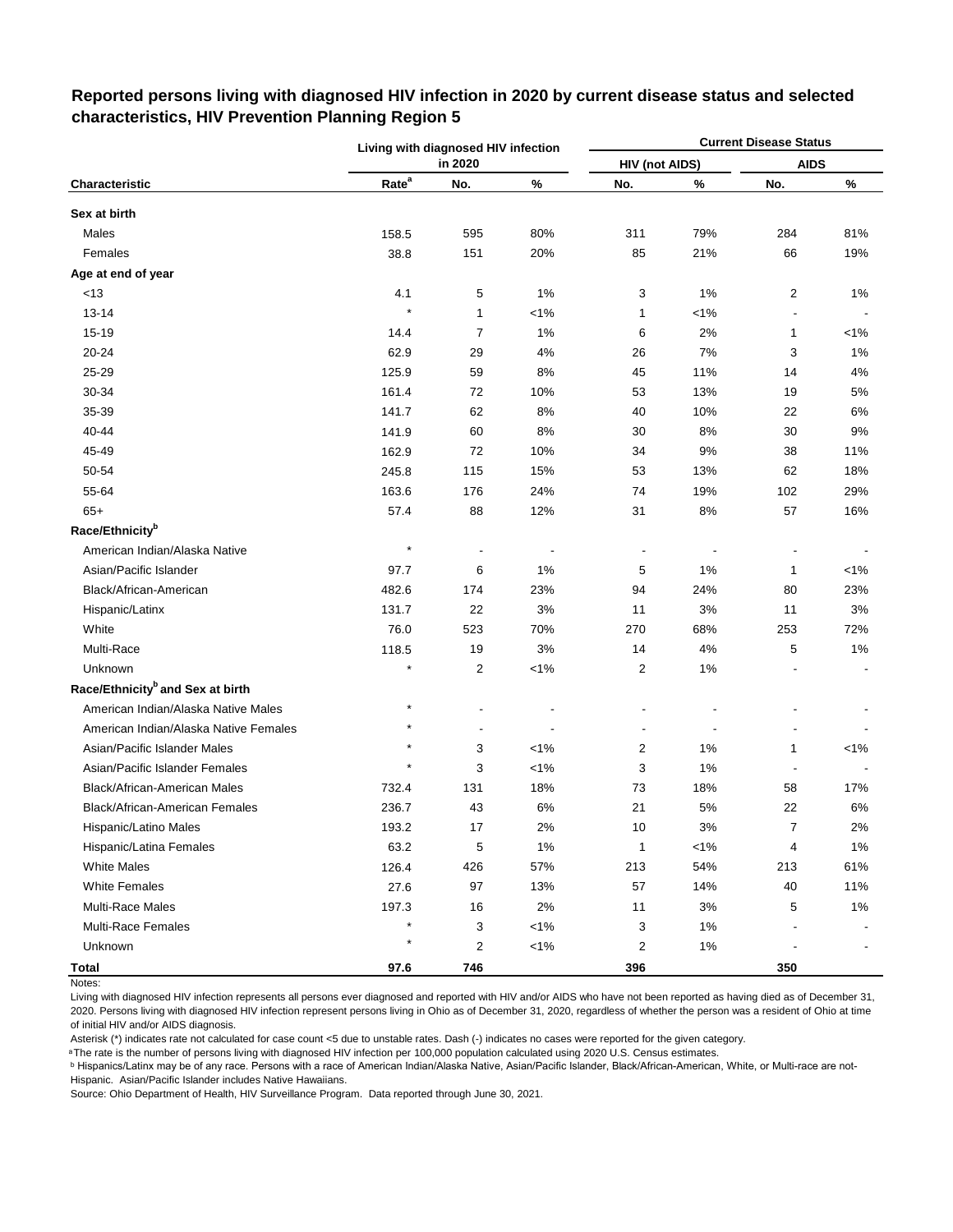|                                          | Living with diagnosed HIV infection |      |                |      | <b>Current Disease Status</b> |      |
|------------------------------------------|-------------------------------------|------|----------------|------|-------------------------------|------|
|                                          | in 2020                             |      | HIV (not AIDS) |      | <b>AIDS</b>                   |      |
| <b>Transmission Category<sup>a</sup></b> | No.                                 | ℅    | No.            | %    | No.                           | %    |
| Male adult or adolescent                 |                                     |      |                |      |                               |      |
| Male-to-male sexual contact              | 429                                 | 72%  | 217            | 70%  | 212                           | 75%  |
| Injection drug use (IDU)                 | 20                                  | 3%   | 10             | 3%   | 10                            | 4%   |
| Male-to-male sexual contact and IDU      | 34                                  | 6%   | 17             | 5%   | 17                            | 6%   |
| Heterosexual contact                     | 28                                  | 5%   | 12             | 4%   | 16                            | 6%   |
| Other/unknown                            | 81                                  | 14%  | 54             | 17%  | 27                            | 10%  |
| Subtotal                                 | 592                                 | 100% | 310            | 100% | 282                           | 100% |
| Female adult or adolescent               |                                     |      |                |      |                               |      |
| Injection drug use                       | 14                                  | 10%  | 7              | 9%   | $\overline{7}$                | 11%  |
| Heterosexual contact                     | 119                                 | 84%  | 66             | 83%  | 53                            | 85%  |
| Other/unknown                            | 9                                   | 6%   | $\overline{7}$ | 9%   | 2                             | 3%   |
| Subtotal                                 | 142                                 | 100% | 80             | 100% | 62                            | 100% |
| Child (<13 yrs at diagnosis)             |                                     |      |                |      |                               |      |
| Perinatal                                | 11                                  | 92%  | 5              | 83%  | 6                             | 100% |
| Other/unknown                            | 1                                   | 8%   | 1              | 17%  | $\overline{\phantom{a}}$      |      |
| Subtotal                                 | 12                                  | 100% | 6              | 100% | 6                             | 100% |
| Total                                    | 746                                 |      | 396            |      | 350                           |      |

## **Reported persons living with diagnosed HIV infection in 2020 by current disease status and transmission category, HIV Prevention Planning Region 5**

# **Reported persons living with diagnosed HIV infection in 2020 by current disease status and exposure category, HIV Prevention Planning Region 5**

|                                                          | Living with diagnosed HIV infection |     |                       |     | <b>Current Disease Status</b> |     |
|----------------------------------------------------------|-------------------------------------|-----|-----------------------|-----|-------------------------------|-----|
|                                                          | in 2020                             |     | <b>HIV (not AIDS)</b> |     | <b>AIDS</b>                   |     |
| <b>Exposure Category</b> <sup>b</sup>                    | No.                                 | %   | No.                   | %   | No.                           | %   |
| Male-to-male sexual contact only                         | 402                                 | 54% | 208                   | 53% | 194                           | 55% |
| Injection drug use (IDU) only                            | 17                                  | 2%  | 8                     | 2%  | 9                             | 3%  |
| Heterosexual contact only                                | 147                                 | 20% | 78                    | 20% | 69                            | 20% |
| Male-to-male sexual contact & IDU                        | 25                                  | 3%  | 13                    | 3%  | 12                            | 3%  |
| <b>IDU &amp; Heterosexual contact</b>                    | 17                                  | 2%  | 9                     | 2%  | 8                             | 2%  |
| Male-to-male sexual contact & Heterosexual contact       | 27                                  | 4%  | 9                     | 2%  | 18                            | 5%  |
| Male-to-male sexual contact & IDU & Heterosexual contact | 9                                   | 1%  | 4                     | 1%  | 5                             | 1%  |
| Perinatal exposure                                       | 12                                  | 2%  | 6                     | 2%  | 6                             | 2%  |
| Other/unknown                                            | 90                                  | 12% | 61                    | 15% | 29                            | 8%  |
| Total                                                    | 746                                 |     | 396                   |     | 350                           |     |

Notes:

Living with diagnosed HIV infection represents all persons ever diagnosed and reported with HIV and/or AIDS who have not been reported as having died as of December 31, 2020. Persons living with diagnosed HIV infection represent persons living in Ohio as of December 31, 2020, regardless of whether the person was a resident of Ohio at time of initial HIV and/or AIDS diagnosis.

Dash (-) indicates no cases were reported for the given category.

a Transmission categories are mutually exclusive, hierarchical risk categories determined by the CDC and system-calculated using sex at birth and risk factor history to determine mode of transmission. A person with multiple risks is only represented in the highest category based on the CDC hierarchical algorithm. Thus, transgender women are included in the male-to-male sexual contact transmission category if assigned male at birth and risk factor history indicates sex with males. Please note this is for the categorization of HIV transmission categories only and not to describe sexual orientation.

**b** Exposure categories are mutually exclusive risk categories. All possible combinations of risks are represented among exposure categories. A person with multiple risks is represented in the exposure category identifying all the reported ways in which that person may have been exposed to HIV.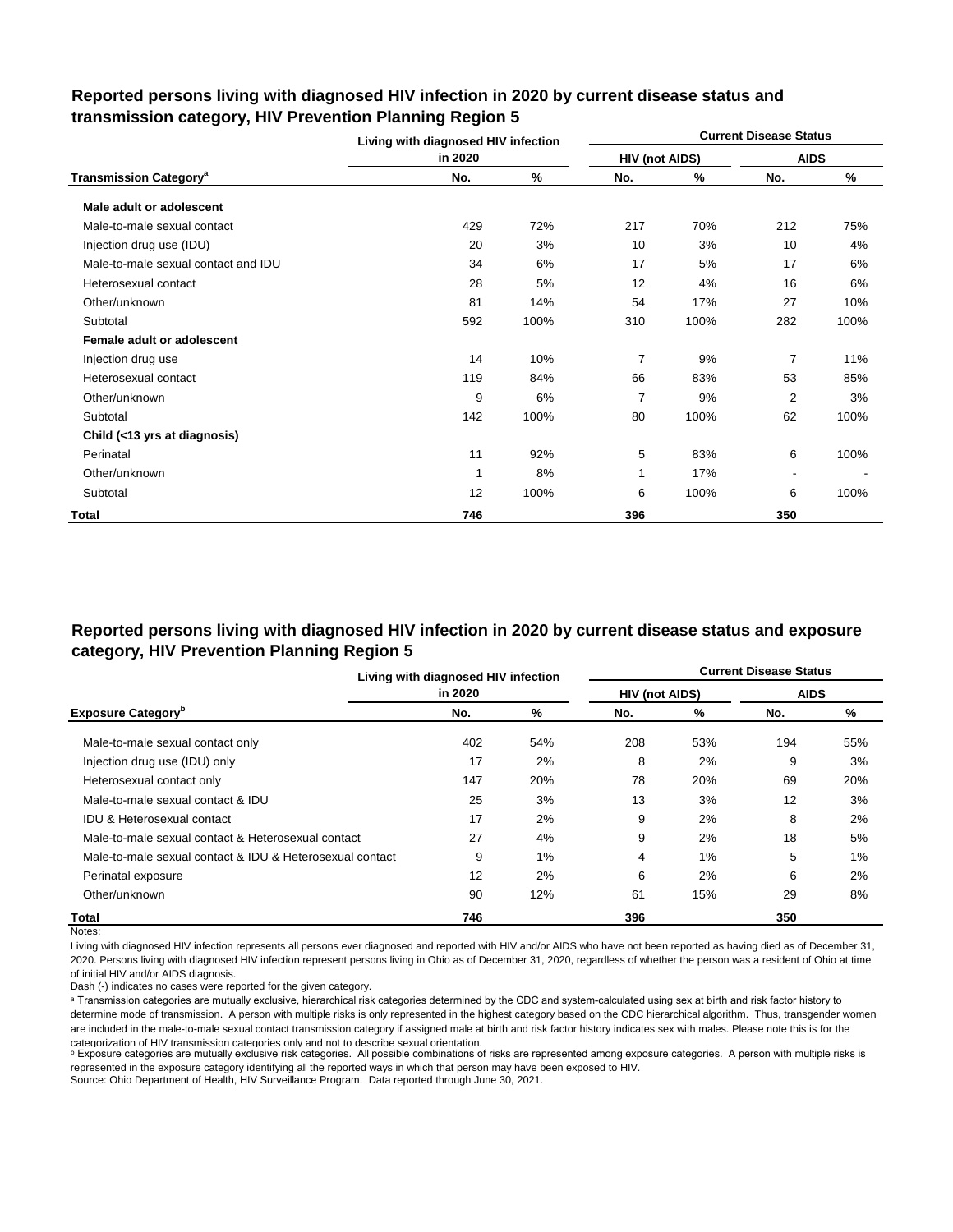|                    | American Indian/Alaska Native |     |   | <b>Asian/Pacific Islander</b> |     |                          | <b>Black/African-American</b> |     |     | Hispanic/ Latinx <sup>a</sup> |     |           |                   | White |       |                   | <b>Multi-Race</b> |     | <b>Unknown</b> |     |
|--------------------|-------------------------------|-----|---|-------------------------------|-----|--------------------------|-------------------------------|-----|-----|-------------------------------|-----|-----------|-------------------|-------|-------|-------------------|-------------------|-----|----------------|-----|
| Age at end of year | Rate <sup>b</sup>             | No. | % | Rate <sup>p</sup>             | No. | %                        | <b>Rate</b> <sup>p</sup>      | No. | %   | Rate <sup>r</sup>             | No. | ℅         | Rate <sup>p</sup> | No.   | %     | Rate <sup>r</sup> | No.               | %   | No.            | %   |
| < 13               |                               |     |   |                               |     |                          |                               |     |     |                               |     | 5%        | $\star$           |       | 1%    |                   |                   |     |                |     |
| $13 - 14$          |                               |     |   |                               |     |                          |                               |     |     |                               |     |           |                   |       | $1\%$ |                   |                   |     |                |     |
| $15 - 19$          |                               |     |   |                               |     | $\overline{\phantom{a}}$ | 177.7                         |     | 3%  |                               |     | $\sim$    | $\star$           |       | < 1%  |                   |                   |     |                |     |
| $20 - 24$          |                               |     |   |                               |     | 33%                      | 452.5                         | 12  | 7%  |                               |     | $\,$ $\,$ | 30.1              | 12    | 2%    |                   |                   | 16% |                |     |
| $25 - 29$          |                               |     |   |                               |     | $\sim$                   | 737.9                         | 21  | 12% |                               |     | 5%        | 85.4              | 35    | 7%    |                   |                   | 11% |                |     |
| 30-34              |                               |     |   |                               |     | $\overline{\phantom{a}}$ | 0.046.0                       | 25  | 14% | $\star$                       |     | 9%        | 105.9             | 42    | 8%    |                   |                   | 16% |                |     |
| 35-39              |                               |     |   |                               |     | 17%                      | 590.8                         | 12  | 7%  | $\star$                       |     | 9%        | 119.2             | 47    | 9%    |                   |                   | -   |                |     |
| 40-44              |                               |     |   |                               |     | 17%                      | 611.0                         | 12  | 7%  |                               |     | 5%        | 114.4             | 44    | 8%    |                   |                   | 11% |                |     |
| 45-49              |                               |     |   |                               |     | 17%                      | 859.5                         | 17  | 10% | $\star$                       |     | 9%        | 128.9             | 52    | 10%   |                   |                   |     |                |     |
| 50-54              |                               |     |   |                               |     | 17%                      | 198.2                         | 24  | 14% |                               |     | 18%       | 189.6             | 82    | 16%   |                   | 4                 | 21% |                |     |
| 55-64              |                               |     |   |                               |     | $\overline{\phantom{a}}$ | 699.8                         | 30  | 17% | 567.1                         |     | 27%       | 134.4             | 135   | 26%   |                   |                   | 21% |                | 50% |
| $65+$              |                               |     |   |                               |     | $\overline{\phantom{a}}$ | 309.8                         | 16  | 9%  |                               |     | 14%       | 46.2              | 67    | 13%   |                   |                   | 5%  |                | 50% |
| <b>Total</b>       |                               |     |   | 97.7                          |     |                          | 482.6                         | 174 |     | 131.7                         | 22  |           | 76.0              | 523   |       | 118.5             | 19                |     |                |     |

<sup>c</sup> Transmission categories are mutually exclusive, hierarchical risk categories determined by the CDC and system-calculated using sex at birth and risk factor history to determine mode of transmission. A person with multi hierarchical algorithm. Thus, transgender women are included in the male-to-male sexual contact transmission category if assigned male at birth and risk factor history indicates sex with males. Please note this is for the sexual orientation.

<sup>d</sup> Exposure categories are mutually exclusive risk categories. All possible combinations of risks are represented among exposure categories. A person with multiple risks is represented in the exposure category identifying

| Living with diagnosed HIV infection in 2020 |                                            |                          |                                         |                          |                                   |      |                                  |      |       |      |                   |      |                |                          |
|---------------------------------------------|--------------------------------------------|--------------------------|-----------------------------------------|--------------------------|-----------------------------------|------|----------------------------------|------|-------|------|-------------------|------|----------------|--------------------------|
|                                             | American<br>Indian/Alaska<br><b>Native</b> |                          | <b>Asian/Pacific</b><br><b>Islander</b> |                          | <b>Black/African-</b><br>American |      | Hispanic/<br>Latinx <sup>a</sup> |      | White |      | <b>Multi-Race</b> |      | <b>Unknown</b> |                          |
| <b>Transmission Category</b> <sup>c</sup>   | No.                                        | %                        | No.                                     | %                        | No.                               | %    | No.                              | %    | No.   | %    | No.               | %    | No.            | %                        |
| Male adult or adolescent                    |                                            |                          |                                         |                          |                                   |      |                                  |      |       |      |                   |      |                |                          |
| Male-to-male sexual contact                 | $\sim$                                     | $\overline{\phantom{a}}$ | $\mathbf{2}$                            | 67%                      | 88                                | 68%  | 11                               | 69%  | 317   | 75%  | 11                | 69%  | $\blacksquare$ | $\overline{\phantom{a}}$ |
| Injection drug use (IDU)                    |                                            |                          |                                         |                          |                                   | 6%   |                                  |      | 11    | 3%   |                   | 6%   | $\blacksquare$ | $\overline{\phantom{a}}$ |
| Male-to-male sexual contact and IDU         |                                            | $\overline{\phantom{a}}$ | $\sim$                                  | $\blacksquare$           |                                   | 4%   | 3                                | 19%  | 26    | 6%   |                   |      | $\blacksquare$ | $\overline{\phantom{a}}$ |
| Heterosexual contact                        | $\sim$                                     | $\overline{\phantom{a}}$ |                                         | $\overline{\phantom{a}}$ |                                   | 4%   |                                  | 6%   | 19    | 4%   | 3                 | 19%  | $\sim$         |                          |
| Other/unknown                               |                                            | $\overline{\phantom{a}}$ |                                         | 33%                      | 24                                | 18%  |                                  | 6%   | 52    | 12%  |                   | 6%   |                | 2 100%                   |
| Subtotal                                    | $\sim$                                     | $\overline{\phantom{a}}$ |                                         | 100%                     | 130                               | 100% | 16                               | 100% | 425   | 100% | 16                | 100% |                | 2 100%                   |
| Female adult or adolescent                  |                                            |                          |                                         |                          |                                   |      |                                  |      |       |      |                   |      |                |                          |
| Injection drug use                          |                                            | $\overline{\phantom{a}}$ | $\sim$                                  | $\blacksquare$           | 2                                 | 5%   |                                  | 20%  | 11    | 12%  |                   |      | $\blacksquare$ | $\overline{\phantom{a}}$ |
| Heterosexual contact                        |                                            | $\blacksquare$           |                                         | 2 100%                   | 39                                | 95%  |                                  | 80%  | 72    | 79%  | 2                 | 67%  | $\sim$         | $\overline{\phantom{a}}$ |
| Other/unknown                               |                                            | $\overline{\phantom{a}}$ |                                         |                          |                                   |      |                                  |      | 8     | 9%   |                   | 33%  | $\sim$         | $\overline{\phantom{a}}$ |
| Subtotal                                    |                                            | $\overline{\phantom{a}}$ |                                         | 2 100%                   | 41                                | 100% | 5                                | 100% | 91    | 100% | 3                 | 100% | $\sim$         | $\overline{\phantom{a}}$ |
| Child (<13 yrs at diagnosis)                |                                            |                          |                                         |                          |                                   |      |                                  |      |       |      |                   |      |                |                          |
| Perinatal                                   | $\sim$                                     | $\overline{\phantom{a}}$ |                                         | 100%                     | 3                                 | 100% |                                  | 100% | 6     | 86%  | $\sim$            |      |                |                          |
| Other/unknown                               | $\sim$                                     | $\overline{\phantom{a}}$ |                                         | $\overline{\phantom{a}}$ | $\blacksquare$                    |      |                                  |      |       | 14%  | $\sim$            |      |                | $\overline{\phantom{a}}$ |
| Subtotal                                    | $\sim$                                     | $\overline{\phantom{a}}$ |                                         | 100%                     | 3                                 | 100% |                                  | 100% |       | 100% |                   |      |                | $\overline{\phantom{a}}$ |
| <b>Total</b>                                |                                            |                          |                                         |                          | 174                               |      | 22                               |      | 523   |      | 19                |      |                |                          |

|                                                          |                                            |                          |                                  |                          |                                   |       | Living with diagnosed HIV infection in 2020 |     |       |     |                   |     |                |        |
|----------------------------------------------------------|--------------------------------------------|--------------------------|----------------------------------|--------------------------|-----------------------------------|-------|---------------------------------------------|-----|-------|-----|-------------------|-----|----------------|--------|
|                                                          | American<br>Indian/Alaska<br><b>Native</b> |                          | <b>Asian/Pacific</b><br>Islander |                          | <b>Black/African-</b><br>American |       | Hispanic/<br>Latinx <sup>a</sup>            |     | White |     | <b>Multi-Race</b> |     | <b>Unknown</b> |        |
| <b>Exposure Category<sup>a</sup></b>                     | No.                                        | %                        | No.                              | %                        | No.                               | %     | No.                                         |     | No.   | %   | No.               |     | No.            | %      |
| Male-to-male sexual contact only                         |                                            |                          | 2                                | 33%                      | 84                                | 48%   | 11                                          | 50% | 295   | 56% | 10                | 53% |                |        |
| Injection drug use (IDU) only                            |                                            |                          |                                  |                          |                                   | 3%    |                                             |     | 12    | 2%  |                   |     |                |        |
| Heterosexual contact only                                | $\sim$                                     | $\overline{\phantom{a}}$ |                                  | 33%                      | 44                                | 25%   |                                             | 23% | 91    | 17% | G.                | 26% |                |        |
| Male-to-male sexual contact & IDU                        |                                            |                          |                                  |                          |                                   | 2%    |                                             | 9%  | 20    | 4%  |                   |     |                |        |
| <b>IDU &amp; Heterosexual contact</b>                    | $\overline{\phantom{0}}$                   |                          |                                  | . .                      |                                   | 3%    |                                             | 5%  | 10    | 2%  |                   | 5%  | $\sim$         |        |
| Male-to-male sexual contact & Heterosexual contact       |                                            |                          |                                  | $\overline{\phantom{a}}$ |                                   | 2%    |                                             |     | 22    | 4%  |                   | 5%  |                |        |
| Male-to-male sexual contact & IDU & Heterosexual contact | $\sim$                                     |                          |                                  | . .                      |                                   | $1\%$ |                                             | 5%  |       | 1%  |                   |     |                |        |
| Perinatal exposure                                       |                                            |                          |                                  | 17%                      |                                   | 2%    |                                             | 5%  |       | 1%  |                   | 5%  |                |        |
| Other/unknown                                            | $\overline{\phantom{0}}$                   |                          |                                  | 17%                      | 24                                | 14%   |                                             | 5%  | 61    | 12% |                   | 5%  |                | 2 100% |
| Total                                                    |                                            |                          |                                  |                          | 174                               |       | 22                                          |     | 523   |     | 19                |     |                |        |

Notes:

Living with diagnosed HIV infection represents all persons ever diagnosed and reported with HIV and/or AIDS who have not been reported as having died as of December 31, 2020. Persons living with diagnosed HIV infection rep regardless of whether the person was a resident of Ohio at time of initial HIV and/or AIDS diagnosis.

#### **Reported persons living with diagnosed HIV infection in 2020 by race/ethnicity and transmission category, HIV Prevention Planning Region 5**

### **Reported persons living with diagnosed HIV infection in 2020 by race/ethnicity and age, HIV Prevention Planning Region 5**

#### **Living with diagnosed HIV infection in 2020**

#### **Reported persons living with diagnosed HIV infection in 2020 by race/ethnicity and exposure category, HIV Prevention Planning Region 5**

ᵇ The rate is the number of persons living with diagnosed HIV infection per 100,000 population calculated using U.S. Census estimates for that year.

Source: Ohio Department of Health, HIV Surveillance Program. Data reported through June 30, 2021. HIV.

Asterisk (\*) indicates rate not calculated because census data unavailable or for case count <5 due to unstable rates. Dash (-) indicates no cases were reported for the given category.

a Hispanics/Latinx may be of any race. Persons with a race of American Indian/Alaska Native, Asian/Pacific Islander, Black/African-American, White, or Multi-race are not-Hispanic. Asian/Pacific Islander includes Native Haw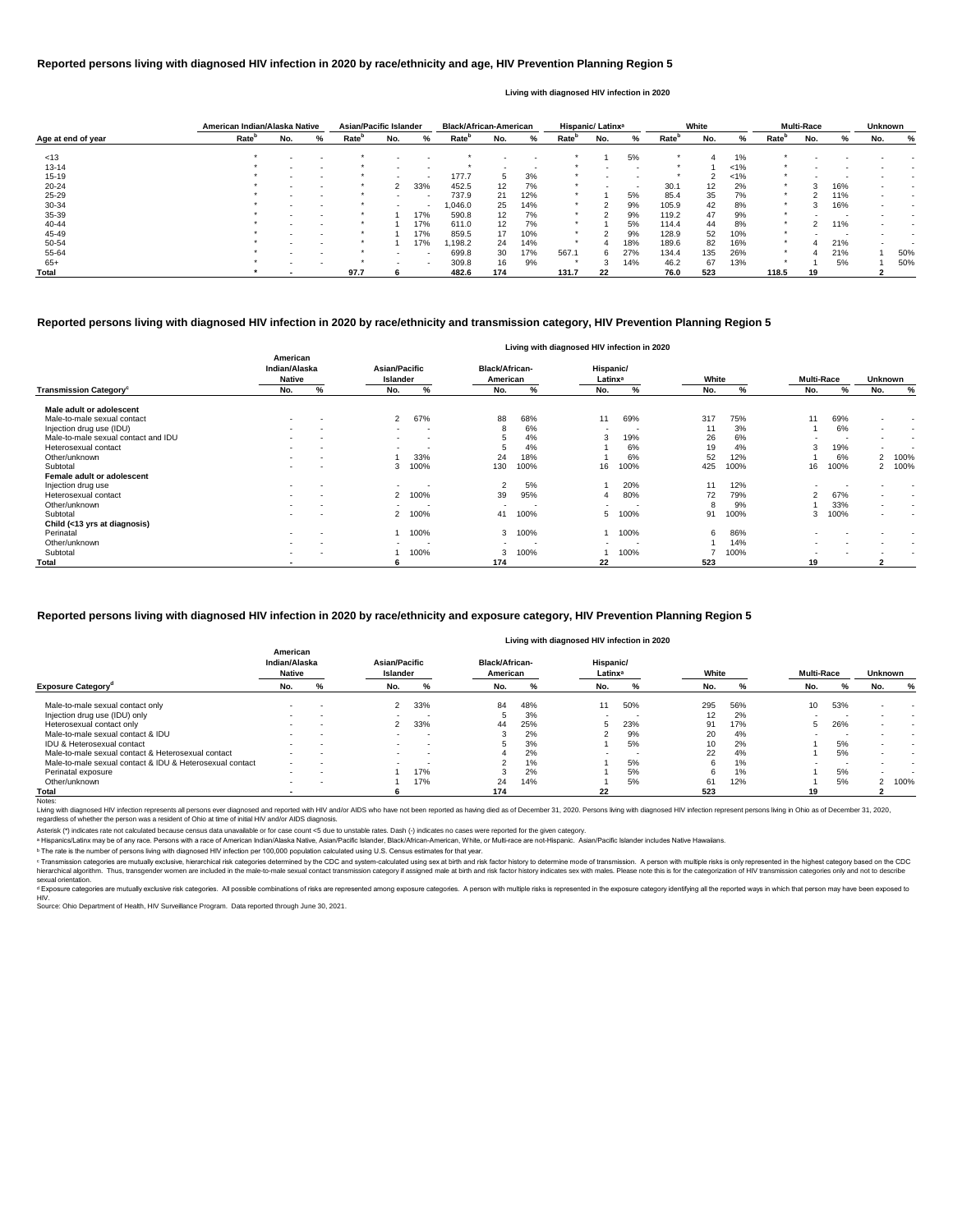# **Trends in reported persons living with diagnosed HIV infection by year of diagnosis and selected characteristics, HIV Prevention Planning Region 5, 2016-2020**

**Living with Diagnosed HIV Infection**

| Rate <sup>a</sup><br>Rate <sup>a</sup><br>Rate <sup>a</sup><br>Rate <sup>a</sup><br>Rate <sup>a</sup><br>%<br>%<br>%<br>%<br>No.<br>No.<br>No.<br>No.<br>No.<br>Characteristic<br>Sex at birth<br>557<br>Males<br>141.5<br>536<br>80%<br>147.4<br>81%<br>154.7<br>583<br>81%<br>157.5<br>592<br>80%<br>158.5<br>595<br>Females<br>34.0<br>134<br>20%<br>33.9<br>133<br>19%<br>35.5<br>139<br>19%<br>36.9<br>144<br>20%<br>38.8<br>151<br>Age at end of year<br>1%<br>5<br>$1\%$<br>5<br>1%<br>$1\%$<br>5<br><13<br>4.0<br>5<br>4.1<br>4.1<br>4.1<br>4<br>$\star$<br>$13 - 14$<br><1%<br>$\mathbf{1}$<br>-1<br>$15 - 19$<br>5<br>$1\%$<br>7<br>11.7<br>6<br>$1\%$<br>9.9<br>5<br>1%<br>17.9<br>9<br>1%<br>10.1<br>14.4<br>20-24<br>62.3<br>30<br>74.4<br>5%<br>60.2<br>29<br>4%<br>73.8<br>35<br>5%<br>35<br>28<br>4%<br>62.9<br>25-29<br>9%<br>9%<br>135.0<br>59<br>144.6<br>67<br>10%<br>136.5<br>64<br>139.4<br>66<br>64<br>9%<br>125.9<br>30-34<br>58<br>9%<br>9%<br>9%<br>72<br>133.2<br>9%<br>147.0<br>63<br>147.4<br>63<br>158.5<br>69<br>161.4<br>35-39<br>96.7<br>42<br>47<br>7%<br>59<br>8%<br>62<br>6%<br>107.4<br>133.9<br>136.8<br>60<br>8%<br>141.7<br>40-44<br>127.5<br>55<br>8%<br>50<br>7%<br>132.1<br>55<br>8%<br>124.3<br>52<br>60<br>119.0<br>7%<br>141.9<br>17%<br>213.9<br>45-49<br>248.4<br>120<br>18%<br>240.1<br>115<br>227.6<br>107<br>15%<br>98<br>13%<br>162.9<br>72<br>50-54<br>115<br>182.3<br>96<br>14%<br>201.0<br>102<br>15%<br>212.4<br>104<br>14%<br>241.0<br>15%<br>245.8<br>114<br>55-64<br>22%<br>139<br>21%<br>150<br>157<br>22%<br>153.1<br>167<br>23%<br>176<br>125.0<br>135.2<br>142.4<br>163.6<br>$65+$<br>36.9<br>52<br>8%<br>54<br>8%<br>62<br>9%<br>74<br>10%<br>88<br>37.4<br>42.1<br>49.2<br>57.4<br>Race/Ethnicity <sup>b</sup><br>$\star$<br>American Indian/Alaska Native<br>Asian/Pacific Islander<br>3<br>1%<br>3<br>$< 1\%$<br>81.2<br>5<br>1%<br>99.0<br>6<br>1%<br>97.7<br>6<br>455.9<br>Black/African-American<br>382.1<br>138<br>21%<br>397.7<br>144<br>21%<br>443.0<br>160<br>22%<br>165<br>22%<br>482.6<br>174<br>Hispanic/Latinx<br>21<br>3%<br>20<br>3%<br>22<br>3%<br>19<br>3%<br>22<br>147.2<br>136.4<br>142.3<br>118.4<br>131.7<br>White<br>69.2<br>72%<br>72%<br>70%<br>71%<br>523<br>485<br>71.3<br>497<br>73.2<br>508<br>75.3<br>520<br>76.0<br>Multi-Race<br>156.9<br>146.9<br>21<br>3%<br>164.8<br>24<br>3%<br>167.5<br>25<br>3%<br>24<br>3%<br>118.5<br>19<br>$< 1\%$<br>Unknown<br>*<br>2<br>$1\%$<br>×<br>2<br>$1\%$<br>$\ast$<br>2<br>2<br>$1\%$<br>2<br>Race/Ethnicity <sup>b</sup> and Sex at birth<br>American Indian/Alaska Native Males<br>American Indian/Alaska Native Females<br>Asian/Pacific Islander Males<br>3<br>$< 1\%$<br>3<br>3<br>$1\%$<br>$\star$<br>$1\%$<br>$< 1\%$<br>1<br>-1<br>$\star$<br>$^{\star}$<br>$\star$<br>3<br>Asian/Pacific Islander Females<br>2<br>2<br>$\overline{2}$<br>$< 1\%$<br>3<br>$1\%$<br>$1\%$<br>$1\%$<br>16%<br>17%<br><b>Black/African-American Males</b><br>16%<br>109<br>675.4<br>121<br>691.8<br>124<br>17%<br>732.4<br>131<br>580.5<br>104<br>605.0<br>186.8<br>5%<br>5%<br>214.2<br>5%<br>224.4<br>236.7<br>43<br>Black/African-American Females<br>34<br>192.4<br>35<br>39<br>41<br>6%<br>Hispanic/Latino Males<br>226.9<br>208.6<br>221.3<br>2%<br>178.8<br>17<br>3%<br>16<br>2%<br>18<br>15<br>2%<br>193.2<br>17<br>$1\%$<br>$\star$<br>$1\%$<br>$\star$<br>1%<br>$\star$<br>4<br>5<br>Hispanic/Latina Females<br>4<br>4<br>$\ast$<br>$\overline{4}$<br>1%<br>63.2<br><b>White Males</b><br>59%<br>59%<br>58%<br>58%<br>426<br>392<br>409<br>428<br>119.8<br>122.7<br>417<br>126.5<br>126.4<br>114.3<br><b>White Females</b><br>26.0<br>25.7<br>13%<br>26.1<br>97<br>93<br>14%<br>24.7<br>88<br>13%<br>92<br>13%<br>27.6<br>91<br>Multi-Race Males<br>279.8<br>273.1<br>3%<br>291.5<br>3%<br>258.9<br>20<br>197.3<br>16<br>20<br>3%<br>20<br>22<br>3%<br>Multi-Race Females<br>$< 1\%$<br>3<br>$< 1\%$<br>×<br>$\overline{4}$<br>$1\%$<br>$\ast$<br>4<br>1%<br>3<br>1<br>$\star$<br>$\overline{\mathbf{c}}$<br>$< 1\%$<br>$\overline{2}$<br>$< 1\%$<br>2<br>$<1\%$<br>$\overline{2}$<br>$< 1\%$<br>2<br>Unknown<br>$\star$<br>$\star$ |  | 2016 |  | 2017 |  | 2018 |  | 2019 |  | 2020 |         |
|------------------------------------------------------------------------------------------------------------------------------------------------------------------------------------------------------------------------------------------------------------------------------------------------------------------------------------------------------------------------------------------------------------------------------------------------------------------------------------------------------------------------------------------------------------------------------------------------------------------------------------------------------------------------------------------------------------------------------------------------------------------------------------------------------------------------------------------------------------------------------------------------------------------------------------------------------------------------------------------------------------------------------------------------------------------------------------------------------------------------------------------------------------------------------------------------------------------------------------------------------------------------------------------------------------------------------------------------------------------------------------------------------------------------------------------------------------------------------------------------------------------------------------------------------------------------------------------------------------------------------------------------------------------------------------------------------------------------------------------------------------------------------------------------------------------------------------------------------------------------------------------------------------------------------------------------------------------------------------------------------------------------------------------------------------------------------------------------------------------------------------------------------------------------------------------------------------------------------------------------------------------------------------------------------------------------------------------------------------------------------------------------------------------------------------------------------------------------------------------------------------------------------------------------------------------------------------------------------------------------------------------------------------------------------------------------------------------------------------------------------------------------------------------------------------------------------------------------------------------------------------------------------------------------------------------------------------------------------------------------------------------------------------------------------------------------------------------------------------------------------------------------------------------------------------------------------------------------------------------------------------------------------------------------------------------------------------------------------------------------------------------------------------------------------------------------------------------------------------------------------------------------------------------------------------------------------------------------------------------------------------------------------------------------------------------------------------------------------------------------------------------------------------------------------------------------------------------------------------------------------------------------------------------------------------------------------------------------------------------------------------------------------------------------------------------------------------------------------------------------------------------------------------------------|--|------|--|------|--|------|--|------|--|------|---------|
|                                                                                                                                                                                                                                                                                                                                                                                                                                                                                                                                                                                                                                                                                                                                                                                                                                                                                                                                                                                                                                                                                                                                                                                                                                                                                                                                                                                                                                                                                                                                                                                                                                                                                                                                                                                                                                                                                                                                                                                                                                                                                                                                                                                                                                                                                                                                                                                                                                                                                                                                                                                                                                                                                                                                                                                                                                                                                                                                                                                                                                                                                                                                                                                                                                                                                                                                                                                                                                                                                                                                                                                                                                                                                                                                                                                                                                                                                                                                                                                                                                                                                                                                                                        |  |      |  |      |  |      |  |      |  |      | %       |
|                                                                                                                                                                                                                                                                                                                                                                                                                                                                                                                                                                                                                                                                                                                                                                                                                                                                                                                                                                                                                                                                                                                                                                                                                                                                                                                                                                                                                                                                                                                                                                                                                                                                                                                                                                                                                                                                                                                                                                                                                                                                                                                                                                                                                                                                                                                                                                                                                                                                                                                                                                                                                                                                                                                                                                                                                                                                                                                                                                                                                                                                                                                                                                                                                                                                                                                                                                                                                                                                                                                                                                                                                                                                                                                                                                                                                                                                                                                                                                                                                                                                                                                                                                        |  |      |  |      |  |      |  |      |  |      |         |
|                                                                                                                                                                                                                                                                                                                                                                                                                                                                                                                                                                                                                                                                                                                                                                                                                                                                                                                                                                                                                                                                                                                                                                                                                                                                                                                                                                                                                                                                                                                                                                                                                                                                                                                                                                                                                                                                                                                                                                                                                                                                                                                                                                                                                                                                                                                                                                                                                                                                                                                                                                                                                                                                                                                                                                                                                                                                                                                                                                                                                                                                                                                                                                                                                                                                                                                                                                                                                                                                                                                                                                                                                                                                                                                                                                                                                                                                                                                                                                                                                                                                                                                                                                        |  |      |  |      |  |      |  |      |  |      | 80%     |
|                                                                                                                                                                                                                                                                                                                                                                                                                                                                                                                                                                                                                                                                                                                                                                                                                                                                                                                                                                                                                                                                                                                                                                                                                                                                                                                                                                                                                                                                                                                                                                                                                                                                                                                                                                                                                                                                                                                                                                                                                                                                                                                                                                                                                                                                                                                                                                                                                                                                                                                                                                                                                                                                                                                                                                                                                                                                                                                                                                                                                                                                                                                                                                                                                                                                                                                                                                                                                                                                                                                                                                                                                                                                                                                                                                                                                                                                                                                                                                                                                                                                                                                                                                        |  |      |  |      |  |      |  |      |  |      | 20%     |
|                                                                                                                                                                                                                                                                                                                                                                                                                                                                                                                                                                                                                                                                                                                                                                                                                                                                                                                                                                                                                                                                                                                                                                                                                                                                                                                                                                                                                                                                                                                                                                                                                                                                                                                                                                                                                                                                                                                                                                                                                                                                                                                                                                                                                                                                                                                                                                                                                                                                                                                                                                                                                                                                                                                                                                                                                                                                                                                                                                                                                                                                                                                                                                                                                                                                                                                                                                                                                                                                                                                                                                                                                                                                                                                                                                                                                                                                                                                                                                                                                                                                                                                                                                        |  |      |  |      |  |      |  |      |  |      |         |
|                                                                                                                                                                                                                                                                                                                                                                                                                                                                                                                                                                                                                                                                                                                                                                                                                                                                                                                                                                                                                                                                                                                                                                                                                                                                                                                                                                                                                                                                                                                                                                                                                                                                                                                                                                                                                                                                                                                                                                                                                                                                                                                                                                                                                                                                                                                                                                                                                                                                                                                                                                                                                                                                                                                                                                                                                                                                                                                                                                                                                                                                                                                                                                                                                                                                                                                                                                                                                                                                                                                                                                                                                                                                                                                                                                                                                                                                                                                                                                                                                                                                                                                                                                        |  |      |  |      |  |      |  |      |  |      | 1%      |
|                                                                                                                                                                                                                                                                                                                                                                                                                                                                                                                                                                                                                                                                                                                                                                                                                                                                                                                                                                                                                                                                                                                                                                                                                                                                                                                                                                                                                                                                                                                                                                                                                                                                                                                                                                                                                                                                                                                                                                                                                                                                                                                                                                                                                                                                                                                                                                                                                                                                                                                                                                                                                                                                                                                                                                                                                                                                                                                                                                                                                                                                                                                                                                                                                                                                                                                                                                                                                                                                                                                                                                                                                                                                                                                                                                                                                                                                                                                                                                                                                                                                                                                                                                        |  |      |  |      |  |      |  |      |  |      | $< 1\%$ |
|                                                                                                                                                                                                                                                                                                                                                                                                                                                                                                                                                                                                                                                                                                                                                                                                                                                                                                                                                                                                                                                                                                                                                                                                                                                                                                                                                                                                                                                                                                                                                                                                                                                                                                                                                                                                                                                                                                                                                                                                                                                                                                                                                                                                                                                                                                                                                                                                                                                                                                                                                                                                                                                                                                                                                                                                                                                                                                                                                                                                                                                                                                                                                                                                                                                                                                                                                                                                                                                                                                                                                                                                                                                                                                                                                                                                                                                                                                                                                                                                                                                                                                                                                                        |  |      |  |      |  |      |  |      |  |      | 1%      |
|                                                                                                                                                                                                                                                                                                                                                                                                                                                                                                                                                                                                                                                                                                                                                                                                                                                                                                                                                                                                                                                                                                                                                                                                                                                                                                                                                                                                                                                                                                                                                                                                                                                                                                                                                                                                                                                                                                                                                                                                                                                                                                                                                                                                                                                                                                                                                                                                                                                                                                                                                                                                                                                                                                                                                                                                                                                                                                                                                                                                                                                                                                                                                                                                                                                                                                                                                                                                                                                                                                                                                                                                                                                                                                                                                                                                                                                                                                                                                                                                                                                                                                                                                                        |  |      |  |      |  |      |  |      |  |      | 4%      |
|                                                                                                                                                                                                                                                                                                                                                                                                                                                                                                                                                                                                                                                                                                                                                                                                                                                                                                                                                                                                                                                                                                                                                                                                                                                                                                                                                                                                                                                                                                                                                                                                                                                                                                                                                                                                                                                                                                                                                                                                                                                                                                                                                                                                                                                                                                                                                                                                                                                                                                                                                                                                                                                                                                                                                                                                                                                                                                                                                                                                                                                                                                                                                                                                                                                                                                                                                                                                                                                                                                                                                                                                                                                                                                                                                                                                                                                                                                                                                                                                                                                                                                                                                                        |  |      |  |      |  |      |  |      |  |      | 8%      |
|                                                                                                                                                                                                                                                                                                                                                                                                                                                                                                                                                                                                                                                                                                                                                                                                                                                                                                                                                                                                                                                                                                                                                                                                                                                                                                                                                                                                                                                                                                                                                                                                                                                                                                                                                                                                                                                                                                                                                                                                                                                                                                                                                                                                                                                                                                                                                                                                                                                                                                                                                                                                                                                                                                                                                                                                                                                                                                                                                                                                                                                                                                                                                                                                                                                                                                                                                                                                                                                                                                                                                                                                                                                                                                                                                                                                                                                                                                                                                                                                                                                                                                                                                                        |  |      |  |      |  |      |  |      |  |      | 10%     |
|                                                                                                                                                                                                                                                                                                                                                                                                                                                                                                                                                                                                                                                                                                                                                                                                                                                                                                                                                                                                                                                                                                                                                                                                                                                                                                                                                                                                                                                                                                                                                                                                                                                                                                                                                                                                                                                                                                                                                                                                                                                                                                                                                                                                                                                                                                                                                                                                                                                                                                                                                                                                                                                                                                                                                                                                                                                                                                                                                                                                                                                                                                                                                                                                                                                                                                                                                                                                                                                                                                                                                                                                                                                                                                                                                                                                                                                                                                                                                                                                                                                                                                                                                                        |  |      |  |      |  |      |  |      |  |      | 8%      |
|                                                                                                                                                                                                                                                                                                                                                                                                                                                                                                                                                                                                                                                                                                                                                                                                                                                                                                                                                                                                                                                                                                                                                                                                                                                                                                                                                                                                                                                                                                                                                                                                                                                                                                                                                                                                                                                                                                                                                                                                                                                                                                                                                                                                                                                                                                                                                                                                                                                                                                                                                                                                                                                                                                                                                                                                                                                                                                                                                                                                                                                                                                                                                                                                                                                                                                                                                                                                                                                                                                                                                                                                                                                                                                                                                                                                                                                                                                                                                                                                                                                                                                                                                                        |  |      |  |      |  |      |  |      |  |      | 8%      |
|                                                                                                                                                                                                                                                                                                                                                                                                                                                                                                                                                                                                                                                                                                                                                                                                                                                                                                                                                                                                                                                                                                                                                                                                                                                                                                                                                                                                                                                                                                                                                                                                                                                                                                                                                                                                                                                                                                                                                                                                                                                                                                                                                                                                                                                                                                                                                                                                                                                                                                                                                                                                                                                                                                                                                                                                                                                                                                                                                                                                                                                                                                                                                                                                                                                                                                                                                                                                                                                                                                                                                                                                                                                                                                                                                                                                                                                                                                                                                                                                                                                                                                                                                                        |  |      |  |      |  |      |  |      |  |      | 10%     |
|                                                                                                                                                                                                                                                                                                                                                                                                                                                                                                                                                                                                                                                                                                                                                                                                                                                                                                                                                                                                                                                                                                                                                                                                                                                                                                                                                                                                                                                                                                                                                                                                                                                                                                                                                                                                                                                                                                                                                                                                                                                                                                                                                                                                                                                                                                                                                                                                                                                                                                                                                                                                                                                                                                                                                                                                                                                                                                                                                                                                                                                                                                                                                                                                                                                                                                                                                                                                                                                                                                                                                                                                                                                                                                                                                                                                                                                                                                                                                                                                                                                                                                                                                                        |  |      |  |      |  |      |  |      |  |      | 15%     |
|                                                                                                                                                                                                                                                                                                                                                                                                                                                                                                                                                                                                                                                                                                                                                                                                                                                                                                                                                                                                                                                                                                                                                                                                                                                                                                                                                                                                                                                                                                                                                                                                                                                                                                                                                                                                                                                                                                                                                                                                                                                                                                                                                                                                                                                                                                                                                                                                                                                                                                                                                                                                                                                                                                                                                                                                                                                                                                                                                                                                                                                                                                                                                                                                                                                                                                                                                                                                                                                                                                                                                                                                                                                                                                                                                                                                                                                                                                                                                                                                                                                                                                                                                                        |  |      |  |      |  |      |  |      |  |      | 24%     |
|                                                                                                                                                                                                                                                                                                                                                                                                                                                                                                                                                                                                                                                                                                                                                                                                                                                                                                                                                                                                                                                                                                                                                                                                                                                                                                                                                                                                                                                                                                                                                                                                                                                                                                                                                                                                                                                                                                                                                                                                                                                                                                                                                                                                                                                                                                                                                                                                                                                                                                                                                                                                                                                                                                                                                                                                                                                                                                                                                                                                                                                                                                                                                                                                                                                                                                                                                                                                                                                                                                                                                                                                                                                                                                                                                                                                                                                                                                                                                                                                                                                                                                                                                                        |  |      |  |      |  |      |  |      |  |      | 12%     |
|                                                                                                                                                                                                                                                                                                                                                                                                                                                                                                                                                                                                                                                                                                                                                                                                                                                                                                                                                                                                                                                                                                                                                                                                                                                                                                                                                                                                                                                                                                                                                                                                                                                                                                                                                                                                                                                                                                                                                                                                                                                                                                                                                                                                                                                                                                                                                                                                                                                                                                                                                                                                                                                                                                                                                                                                                                                                                                                                                                                                                                                                                                                                                                                                                                                                                                                                                                                                                                                                                                                                                                                                                                                                                                                                                                                                                                                                                                                                                                                                                                                                                                                                                                        |  |      |  |      |  |      |  |      |  |      |         |
|                                                                                                                                                                                                                                                                                                                                                                                                                                                                                                                                                                                                                                                                                                                                                                                                                                                                                                                                                                                                                                                                                                                                                                                                                                                                                                                                                                                                                                                                                                                                                                                                                                                                                                                                                                                                                                                                                                                                                                                                                                                                                                                                                                                                                                                                                                                                                                                                                                                                                                                                                                                                                                                                                                                                                                                                                                                                                                                                                                                                                                                                                                                                                                                                                                                                                                                                                                                                                                                                                                                                                                                                                                                                                                                                                                                                                                                                                                                                                                                                                                                                                                                                                                        |  |      |  |      |  |      |  |      |  |      |         |
|                                                                                                                                                                                                                                                                                                                                                                                                                                                                                                                                                                                                                                                                                                                                                                                                                                                                                                                                                                                                                                                                                                                                                                                                                                                                                                                                                                                                                                                                                                                                                                                                                                                                                                                                                                                                                                                                                                                                                                                                                                                                                                                                                                                                                                                                                                                                                                                                                                                                                                                                                                                                                                                                                                                                                                                                                                                                                                                                                                                                                                                                                                                                                                                                                                                                                                                                                                                                                                                                                                                                                                                                                                                                                                                                                                                                                                                                                                                                                                                                                                                                                                                                                                        |  |      |  |      |  |      |  |      |  |      | 1%      |
|                                                                                                                                                                                                                                                                                                                                                                                                                                                                                                                                                                                                                                                                                                                                                                                                                                                                                                                                                                                                                                                                                                                                                                                                                                                                                                                                                                                                                                                                                                                                                                                                                                                                                                                                                                                                                                                                                                                                                                                                                                                                                                                                                                                                                                                                                                                                                                                                                                                                                                                                                                                                                                                                                                                                                                                                                                                                                                                                                                                                                                                                                                                                                                                                                                                                                                                                                                                                                                                                                                                                                                                                                                                                                                                                                                                                                                                                                                                                                                                                                                                                                                                                                                        |  |      |  |      |  |      |  |      |  |      | 23%     |
|                                                                                                                                                                                                                                                                                                                                                                                                                                                                                                                                                                                                                                                                                                                                                                                                                                                                                                                                                                                                                                                                                                                                                                                                                                                                                                                                                                                                                                                                                                                                                                                                                                                                                                                                                                                                                                                                                                                                                                                                                                                                                                                                                                                                                                                                                                                                                                                                                                                                                                                                                                                                                                                                                                                                                                                                                                                                                                                                                                                                                                                                                                                                                                                                                                                                                                                                                                                                                                                                                                                                                                                                                                                                                                                                                                                                                                                                                                                                                                                                                                                                                                                                                                        |  |      |  |      |  |      |  |      |  |      | 3%      |
|                                                                                                                                                                                                                                                                                                                                                                                                                                                                                                                                                                                                                                                                                                                                                                                                                                                                                                                                                                                                                                                                                                                                                                                                                                                                                                                                                                                                                                                                                                                                                                                                                                                                                                                                                                                                                                                                                                                                                                                                                                                                                                                                                                                                                                                                                                                                                                                                                                                                                                                                                                                                                                                                                                                                                                                                                                                                                                                                                                                                                                                                                                                                                                                                                                                                                                                                                                                                                                                                                                                                                                                                                                                                                                                                                                                                                                                                                                                                                                                                                                                                                                                                                                        |  |      |  |      |  |      |  |      |  |      | 70%     |
|                                                                                                                                                                                                                                                                                                                                                                                                                                                                                                                                                                                                                                                                                                                                                                                                                                                                                                                                                                                                                                                                                                                                                                                                                                                                                                                                                                                                                                                                                                                                                                                                                                                                                                                                                                                                                                                                                                                                                                                                                                                                                                                                                                                                                                                                                                                                                                                                                                                                                                                                                                                                                                                                                                                                                                                                                                                                                                                                                                                                                                                                                                                                                                                                                                                                                                                                                                                                                                                                                                                                                                                                                                                                                                                                                                                                                                                                                                                                                                                                                                                                                                                                                                        |  |      |  |      |  |      |  |      |  |      | 3%      |
|                                                                                                                                                                                                                                                                                                                                                                                                                                                                                                                                                                                                                                                                                                                                                                                                                                                                                                                                                                                                                                                                                                                                                                                                                                                                                                                                                                                                                                                                                                                                                                                                                                                                                                                                                                                                                                                                                                                                                                                                                                                                                                                                                                                                                                                                                                                                                                                                                                                                                                                                                                                                                                                                                                                                                                                                                                                                                                                                                                                                                                                                                                                                                                                                                                                                                                                                                                                                                                                                                                                                                                                                                                                                                                                                                                                                                                                                                                                                                                                                                                                                                                                                                                        |  |      |  |      |  |      |  |      |  |      | $< 1\%$ |
|                                                                                                                                                                                                                                                                                                                                                                                                                                                                                                                                                                                                                                                                                                                                                                                                                                                                                                                                                                                                                                                                                                                                                                                                                                                                                                                                                                                                                                                                                                                                                                                                                                                                                                                                                                                                                                                                                                                                                                                                                                                                                                                                                                                                                                                                                                                                                                                                                                                                                                                                                                                                                                                                                                                                                                                                                                                                                                                                                                                                                                                                                                                                                                                                                                                                                                                                                                                                                                                                                                                                                                                                                                                                                                                                                                                                                                                                                                                                                                                                                                                                                                                                                                        |  |      |  |      |  |      |  |      |  |      |         |
|                                                                                                                                                                                                                                                                                                                                                                                                                                                                                                                                                                                                                                                                                                                                                                                                                                                                                                                                                                                                                                                                                                                                                                                                                                                                                                                                                                                                                                                                                                                                                                                                                                                                                                                                                                                                                                                                                                                                                                                                                                                                                                                                                                                                                                                                                                                                                                                                                                                                                                                                                                                                                                                                                                                                                                                                                                                                                                                                                                                                                                                                                                                                                                                                                                                                                                                                                                                                                                                                                                                                                                                                                                                                                                                                                                                                                                                                                                                                                                                                                                                                                                                                                                        |  |      |  |      |  |      |  |      |  |      |         |
|                                                                                                                                                                                                                                                                                                                                                                                                                                                                                                                                                                                                                                                                                                                                                                                                                                                                                                                                                                                                                                                                                                                                                                                                                                                                                                                                                                                                                                                                                                                                                                                                                                                                                                                                                                                                                                                                                                                                                                                                                                                                                                                                                                                                                                                                                                                                                                                                                                                                                                                                                                                                                                                                                                                                                                                                                                                                                                                                                                                                                                                                                                                                                                                                                                                                                                                                                                                                                                                                                                                                                                                                                                                                                                                                                                                                                                                                                                                                                                                                                                                                                                                                                                        |  |      |  |      |  |      |  |      |  |      |         |
|                                                                                                                                                                                                                                                                                                                                                                                                                                                                                                                                                                                                                                                                                                                                                                                                                                                                                                                                                                                                                                                                                                                                                                                                                                                                                                                                                                                                                                                                                                                                                                                                                                                                                                                                                                                                                                                                                                                                                                                                                                                                                                                                                                                                                                                                                                                                                                                                                                                                                                                                                                                                                                                                                                                                                                                                                                                                                                                                                                                                                                                                                                                                                                                                                                                                                                                                                                                                                                                                                                                                                                                                                                                                                                                                                                                                                                                                                                                                                                                                                                                                                                                                                                        |  |      |  |      |  |      |  |      |  |      | $1\%$   |
|                                                                                                                                                                                                                                                                                                                                                                                                                                                                                                                                                                                                                                                                                                                                                                                                                                                                                                                                                                                                                                                                                                                                                                                                                                                                                                                                                                                                                                                                                                                                                                                                                                                                                                                                                                                                                                                                                                                                                                                                                                                                                                                                                                                                                                                                                                                                                                                                                                                                                                                                                                                                                                                                                                                                                                                                                                                                                                                                                                                                                                                                                                                                                                                                                                                                                                                                                                                                                                                                                                                                                                                                                                                                                                                                                                                                                                                                                                                                                                                                                                                                                                                                                                        |  |      |  |      |  |      |  |      |  |      | $< 1\%$ |
|                                                                                                                                                                                                                                                                                                                                                                                                                                                                                                                                                                                                                                                                                                                                                                                                                                                                                                                                                                                                                                                                                                                                                                                                                                                                                                                                                                                                                                                                                                                                                                                                                                                                                                                                                                                                                                                                                                                                                                                                                                                                                                                                                                                                                                                                                                                                                                                                                                                                                                                                                                                                                                                                                                                                                                                                                                                                                                                                                                                                                                                                                                                                                                                                                                                                                                                                                                                                                                                                                                                                                                                                                                                                                                                                                                                                                                                                                                                                                                                                                                                                                                                                                                        |  |      |  |      |  |      |  |      |  |      | 18%     |
|                                                                                                                                                                                                                                                                                                                                                                                                                                                                                                                                                                                                                                                                                                                                                                                                                                                                                                                                                                                                                                                                                                                                                                                                                                                                                                                                                                                                                                                                                                                                                                                                                                                                                                                                                                                                                                                                                                                                                                                                                                                                                                                                                                                                                                                                                                                                                                                                                                                                                                                                                                                                                                                                                                                                                                                                                                                                                                                                                                                                                                                                                                                                                                                                                                                                                                                                                                                                                                                                                                                                                                                                                                                                                                                                                                                                                                                                                                                                                                                                                                                                                                                                                                        |  |      |  |      |  |      |  |      |  |      | 6%      |
|                                                                                                                                                                                                                                                                                                                                                                                                                                                                                                                                                                                                                                                                                                                                                                                                                                                                                                                                                                                                                                                                                                                                                                                                                                                                                                                                                                                                                                                                                                                                                                                                                                                                                                                                                                                                                                                                                                                                                                                                                                                                                                                                                                                                                                                                                                                                                                                                                                                                                                                                                                                                                                                                                                                                                                                                                                                                                                                                                                                                                                                                                                                                                                                                                                                                                                                                                                                                                                                                                                                                                                                                                                                                                                                                                                                                                                                                                                                                                                                                                                                                                                                                                                        |  |      |  |      |  |      |  |      |  |      | $2\%$   |
|                                                                                                                                                                                                                                                                                                                                                                                                                                                                                                                                                                                                                                                                                                                                                                                                                                                                                                                                                                                                                                                                                                                                                                                                                                                                                                                                                                                                                                                                                                                                                                                                                                                                                                                                                                                                                                                                                                                                                                                                                                                                                                                                                                                                                                                                                                                                                                                                                                                                                                                                                                                                                                                                                                                                                                                                                                                                                                                                                                                                                                                                                                                                                                                                                                                                                                                                                                                                                                                                                                                                                                                                                                                                                                                                                                                                                                                                                                                                                                                                                                                                                                                                                                        |  |      |  |      |  |      |  |      |  |      | 1%      |
|                                                                                                                                                                                                                                                                                                                                                                                                                                                                                                                                                                                                                                                                                                                                                                                                                                                                                                                                                                                                                                                                                                                                                                                                                                                                                                                                                                                                                                                                                                                                                                                                                                                                                                                                                                                                                                                                                                                                                                                                                                                                                                                                                                                                                                                                                                                                                                                                                                                                                                                                                                                                                                                                                                                                                                                                                                                                                                                                                                                                                                                                                                                                                                                                                                                                                                                                                                                                                                                                                                                                                                                                                                                                                                                                                                                                                                                                                                                                                                                                                                                                                                                                                                        |  |      |  |      |  |      |  |      |  |      | 57%     |
|                                                                                                                                                                                                                                                                                                                                                                                                                                                                                                                                                                                                                                                                                                                                                                                                                                                                                                                                                                                                                                                                                                                                                                                                                                                                                                                                                                                                                                                                                                                                                                                                                                                                                                                                                                                                                                                                                                                                                                                                                                                                                                                                                                                                                                                                                                                                                                                                                                                                                                                                                                                                                                                                                                                                                                                                                                                                                                                                                                                                                                                                                                                                                                                                                                                                                                                                                                                                                                                                                                                                                                                                                                                                                                                                                                                                                                                                                                                                                                                                                                                                                                                                                                        |  |      |  |      |  |      |  |      |  |      | 13%     |
|                                                                                                                                                                                                                                                                                                                                                                                                                                                                                                                                                                                                                                                                                                                                                                                                                                                                                                                                                                                                                                                                                                                                                                                                                                                                                                                                                                                                                                                                                                                                                                                                                                                                                                                                                                                                                                                                                                                                                                                                                                                                                                                                                                                                                                                                                                                                                                                                                                                                                                                                                                                                                                                                                                                                                                                                                                                                                                                                                                                                                                                                                                                                                                                                                                                                                                                                                                                                                                                                                                                                                                                                                                                                                                                                                                                                                                                                                                                                                                                                                                                                                                                                                                        |  |      |  |      |  |      |  |      |  |      | 2%      |
|                                                                                                                                                                                                                                                                                                                                                                                                                                                                                                                                                                                                                                                                                                                                                                                                                                                                                                                                                                                                                                                                                                                                                                                                                                                                                                                                                                                                                                                                                                                                                                                                                                                                                                                                                                                                                                                                                                                                                                                                                                                                                                                                                                                                                                                                                                                                                                                                                                                                                                                                                                                                                                                                                                                                                                                                                                                                                                                                                                                                                                                                                                                                                                                                                                                                                                                                                                                                                                                                                                                                                                                                                                                                                                                                                                                                                                                                                                                                                                                                                                                                                                                                                                        |  |      |  |      |  |      |  |      |  |      | $< 1\%$ |
|                                                                                                                                                                                                                                                                                                                                                                                                                                                                                                                                                                                                                                                                                                                                                                                                                                                                                                                                                                                                                                                                                                                                                                                                                                                                                                                                                                                                                                                                                                                                                                                                                                                                                                                                                                                                                                                                                                                                                                                                                                                                                                                                                                                                                                                                                                                                                                                                                                                                                                                                                                                                                                                                                                                                                                                                                                                                                                                                                                                                                                                                                                                                                                                                                                                                                                                                                                                                                                                                                                                                                                                                                                                                                                                                                                                                                                                                                                                                                                                                                                                                                                                                                                        |  |      |  |      |  |      |  |      |  |      | $< 1\%$ |
| <b>Total</b><br>86.7<br>670<br>89.6<br>690<br>94.0<br>96.1<br>736<br>97.6<br>746<br>722<br>Notes:                                                                                                                                                                                                                                                                                                                                                                                                                                                                                                                                                                                                                                                                                                                                                                                                                                                                                                                                                                                                                                                                                                                                                                                                                                                                                                                                                                                                                                                                                                                                                                                                                                                                                                                                                                                                                                                                                                                                                                                                                                                                                                                                                                                                                                                                                                                                                                                                                                                                                                                                                                                                                                                                                                                                                                                                                                                                                                                                                                                                                                                                                                                                                                                                                                                                                                                                                                                                                                                                                                                                                                                                                                                                                                                                                                                                                                                                                                                                                                                                                                                                      |  |      |  |      |  |      |  |      |  |      |         |

Living with diagnosed HIV infection by year (2016-2020) represents all persons ever diagnosed and reported with HIV and/or AIDS who have not been reported as having died as of December 31 of the corresponding year. Persons living with diagnosed HIV infection represent persons living in Ohio as of December 31 of the corresponding year, regardless of whether the person was a resident of Ohio at time of initial HIV and/or AIDS diagnosis.

Asterisk (\*) indicates rate not calculated for case count <5 due to unstable rates. Dash (-) indicates no cases were reported for the given category.

a The rate is the number of persons living with diagnosed HIV infection per 100,000 population calculated using U.S. Census estimates for that year.

**b** Hispanics/Latinx may be of any race. Persons with a race of American Indian/Alaska Native, Asian/Pacific Islander, Black/African-American, White, or Multi-race are not-Hispanic. Asian/Pacific Islander includes Native Hawaiians.